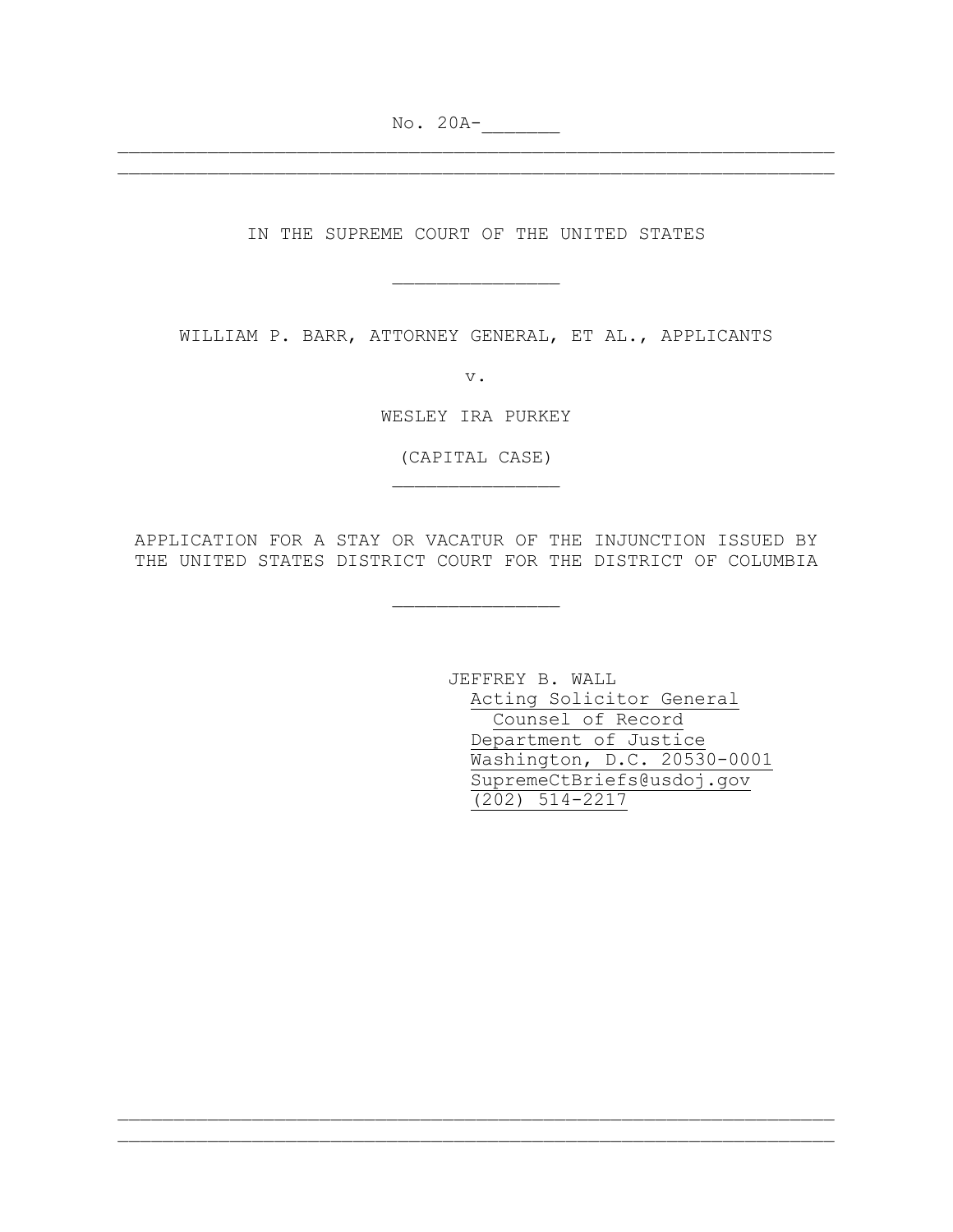## PARTIES TO THE PROCEEDING

Applicants (defendants-appellants below) are William P. Barr, in his official capacity as Attorney General of the United States, Michael Carvajal, in his official capacity as Director of the U.S. Bureau of Prisons, and John Does 1-10, in their official capacities. (Respondent sued as John Does 1-10 the individuals employed or retained by the Bureau of Prisons to carry out his execution.)

Respondent (plaintiff-appellee below) is Wesley Ira Purkey.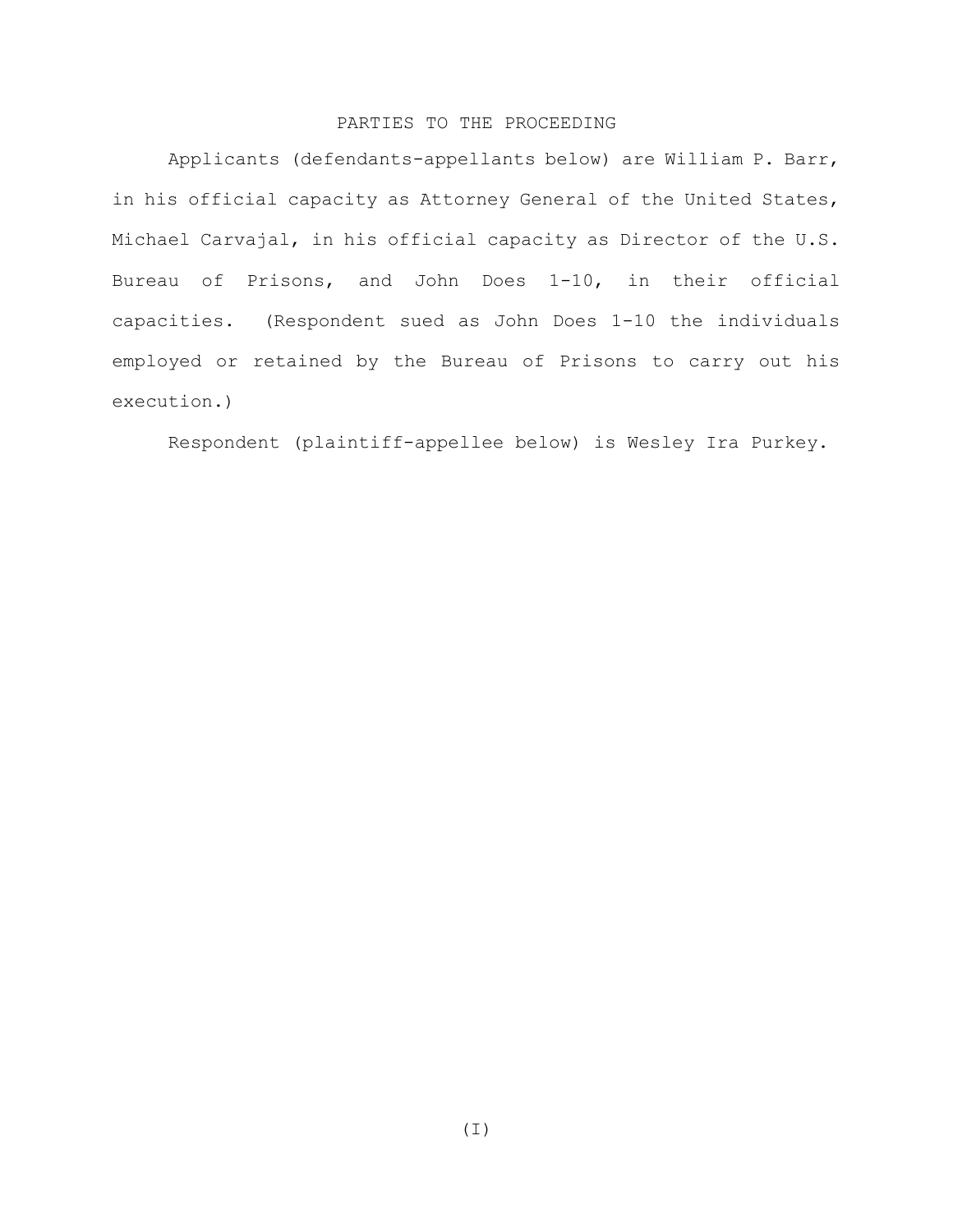## RELATED PROCEEDINGS

United States District Court (D.D.C.):

Purkey v. Barr, No. 19-cv-3570 (July 15, 2020)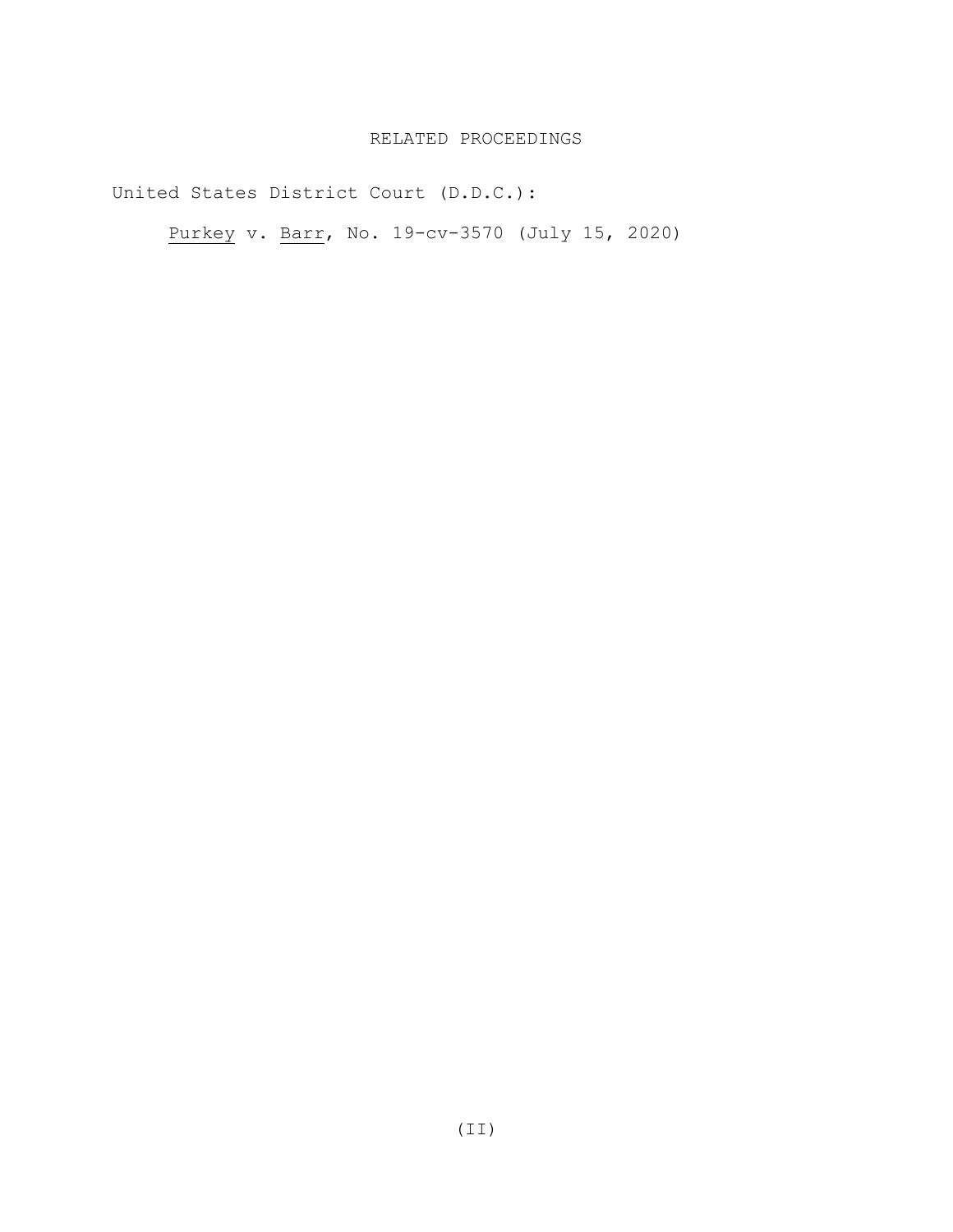IN THE SUPREME COURT OF THE UNITED STATES

\_\_\_\_\_\_\_\_\_\_\_\_\_\_\_

No. 20A-\_\_\_\_\_\_\_

WILLIAM P. BARR, ATTORNEY GENERAL, ET AL., APPLICANTS

v.

WESLEY IRA PURKEY

(CAPITAL CASE) \_\_\_\_\_\_\_\_\_\_\_\_\_\_\_

APPLICATION FOR A STAY OR VACATUR OF THE INJUNCTION ISSUED BY THE UNITED STATES DISTRICT COURT FOR THE DISTRICT OF COLUMBIA

\_\_\_\_\_\_\_\_\_\_\_\_\_\_\_

Around 5 a.m. this morning, July 15, 2020, the United States District Court for the District of Columbia preliminarily enjoined respondent's execution, which the Bureau of Prisons (BOP) had scheduled to occur later today, based on respondent's claim of incompetence to be executed. Order, Purkey v. Barr, 19-cv-03570; see App., infra, 1a-14a. Pursuant to Rule 23 of the Rules of this Court and the All Writs Act, 28 U.S.C. 1651, the Acting Solicitor General, on behalf of applicants William P. Barr et al., respectfully applies for an order staying the injunction pending appeal or vacating it effective immediately. See pp. 12, infra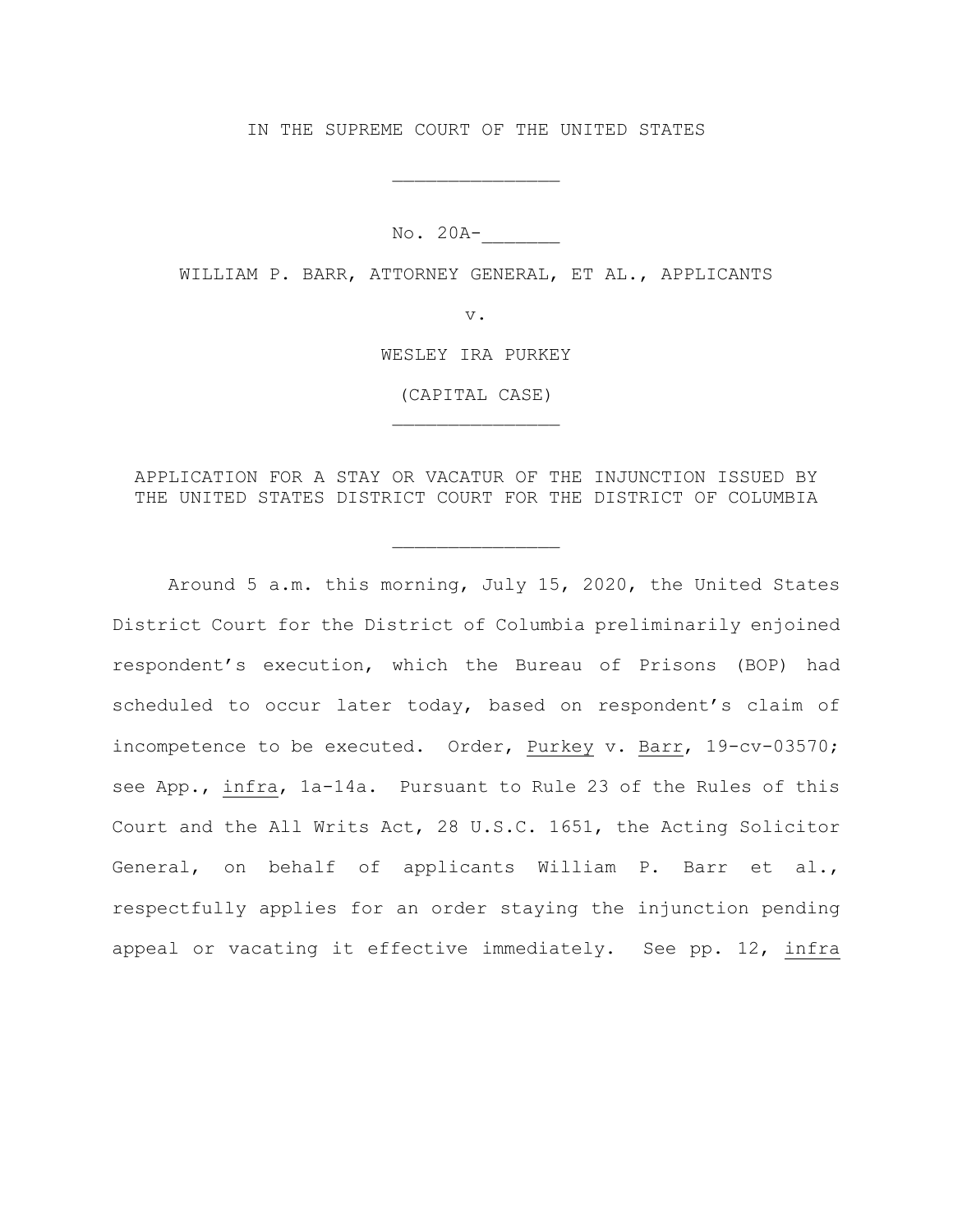(citing orders of this Court providing such relief in the capital and non-capital context).<sup>1</sup>

Respondent is a federal death-row inmate convicted in 2003 following his confession to the gruesome rape and murder of a 16 year-old girl. Respondent's direct appeal ended in 2006, and proceedings challenging his conviction and sentence under 28 U.S.C. 2255 ended in 2014. In July 2019, following its completion of a comprehensive process of revising the federal execution protocols, the government scheduled respondent's execution for December 13, 2019. Respondent then filed multiple additional legal actions, both in the Southern District of Indiana (where he is incarcerated) and the District of Columbia. Two previous injunctions of his execution by the D.C. district court that entered the preliminary injunction at issue here have been vacated on appellate review; an application to vacate an additional preliminary injunction entered by that court on different grounds is being filed contemporaneously with this application; and an application to vacate a stay entered by the Seventh Circuit is

ī

<sup>&</sup>lt;sup>1</sup> The government has filed a similar motion to stay or vacate the injunction in the court of appeals. The government has urged the court of appeals to rule promptly and will notify this Court immediately if it acts on that request. Given the time constraints caused by the district court's ruling, the government has no choice but to request relief from this Court at the same time.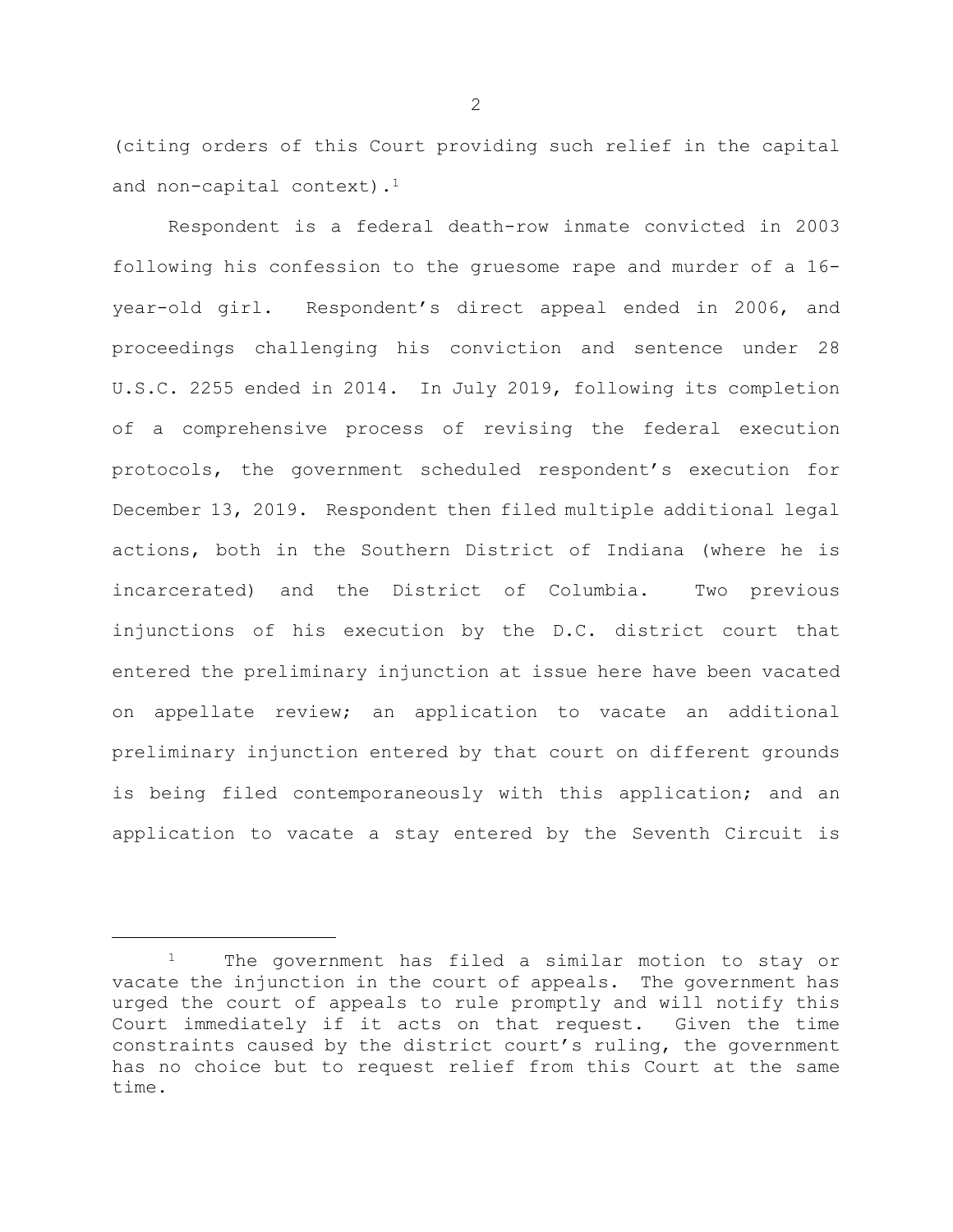currently pending with this Court. His execution is currently scheduled for 7 p.m. today, July 15, 2020.

The injunction on appeal here arises in a suit, styled as a freestanding claim under the Constitution not tied to any statutory cause of action, asserting incompetency to be executed under Ford v. Wainwright, 477 U.S. 399 (1986). Respondent asserted his Ford claims in the D.C. district court, rather than the Indiana district court with jurisdiction over his district of confinement, shortly after the D.C. court had granted him preliminary relief in a challenge to the execution protocol and the Indiana court had rejected a renewed collateral attack on his conviction.

The district court's last-minute injunction is meritless, and this Court should stay or summarily vacate it, effective immediately. As an initial matter, respondent has not shown that he has a significant probability of success on the merits. The district court lacks authority to grant any relief on respondent's claims, which he was required to file in a habeas action under 28 U.S.C. 2241 in the Southern District of Indiana, where he is confined. The court here had no basis for circumventing that requirement by inferring a new, unwritten cause of action directly from the Eighth Amendment (and, indeed, never even acknowledged that it was doing so). And even if the district court could entertain his suit, respondent has failed to demonstrate that he is likely to succeed on the merits of his claims that he is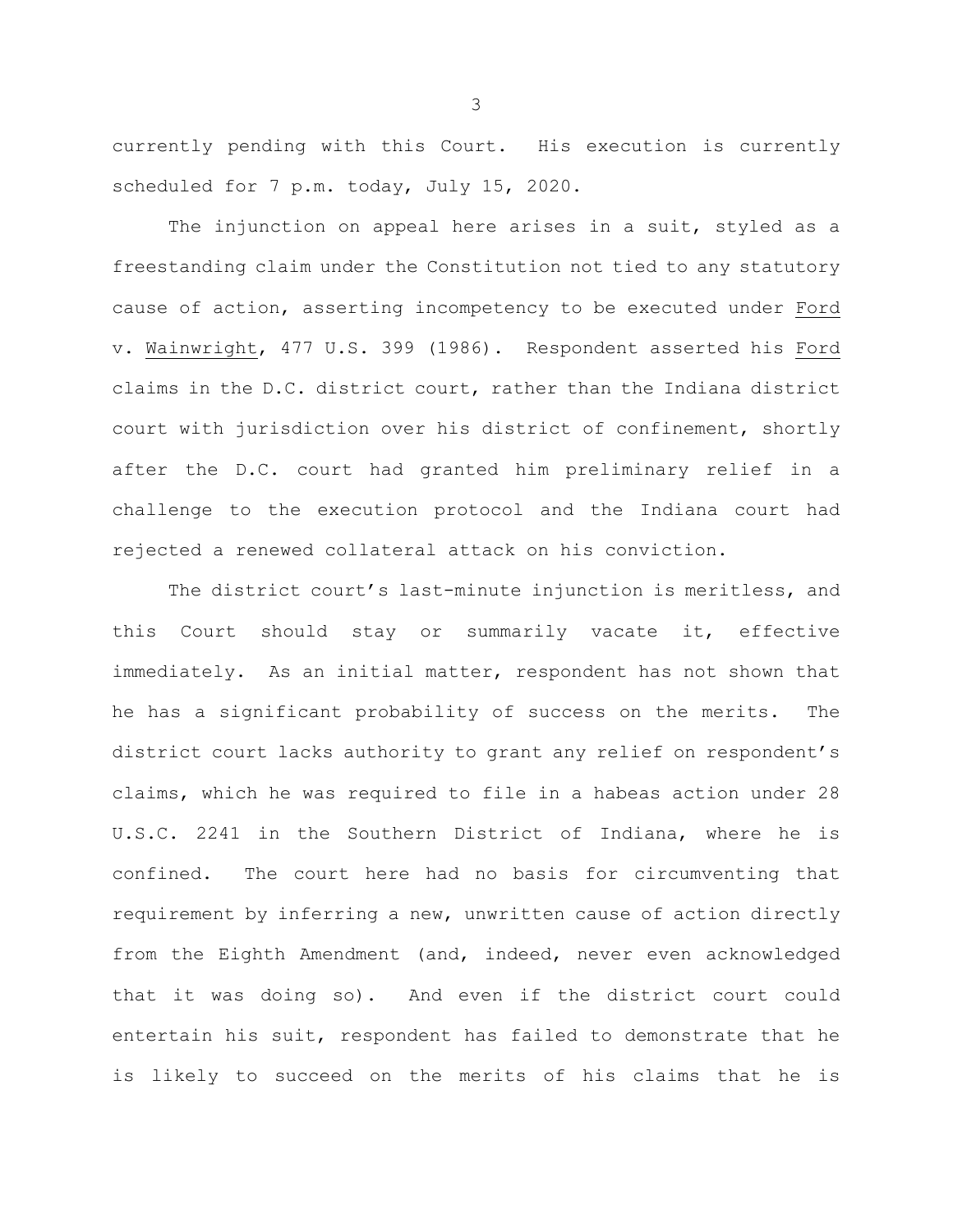incompetent to be executed or that his due process rights will be violated absent a competency hearing. A prisoner must make "a substantial threshold showing" of incompetency before he is entitled to a hearing on his competency, Panetti v. Quarterman, 551 U.S. 930, 949 (2007) (citation omitted), which respondent has never done. Indeed, on his own account, respondent understands the reason for his execution: "he kn[ows] what an execution [is] and  $* * *$  accept[s] that he [is] going to be executed for the murder of Jennifer Long." D. Ct. Doc. 1-1, at 12 (Nov. 26, 2019).<sup>2</sup>

In addition, the equitable factors weigh heavily against injunctive relief. The last-minute injunction undermines the public interests in "punishing the guilty," Calderon v. Thompson, 523 U.S. 538, 556 (1998) (citation omitted), and "timely enforcement of a [death] sentence," Bucklew v. Precythe, 139 S. Ct. 1112, 1131 (2019) (citation omitted). And allowing it to stand would erode the public interest in "preventing forum shopping by habeas petitioners," Rumsfeld v. Padilla, 542 U.S. 426, 447 (2004), by rewarding a prisoner's commencement of litigation in an inappropriate -- but apparently favored -- forum. This Court should immediately stay or vacate the district court's preliminary injunction and permit respondent's execution to proceed as scheduled.

Ĩ.

<sup>2</sup> Unless otherwise noted, citations to the district court docket refer to entries in case number 19-cv-3570.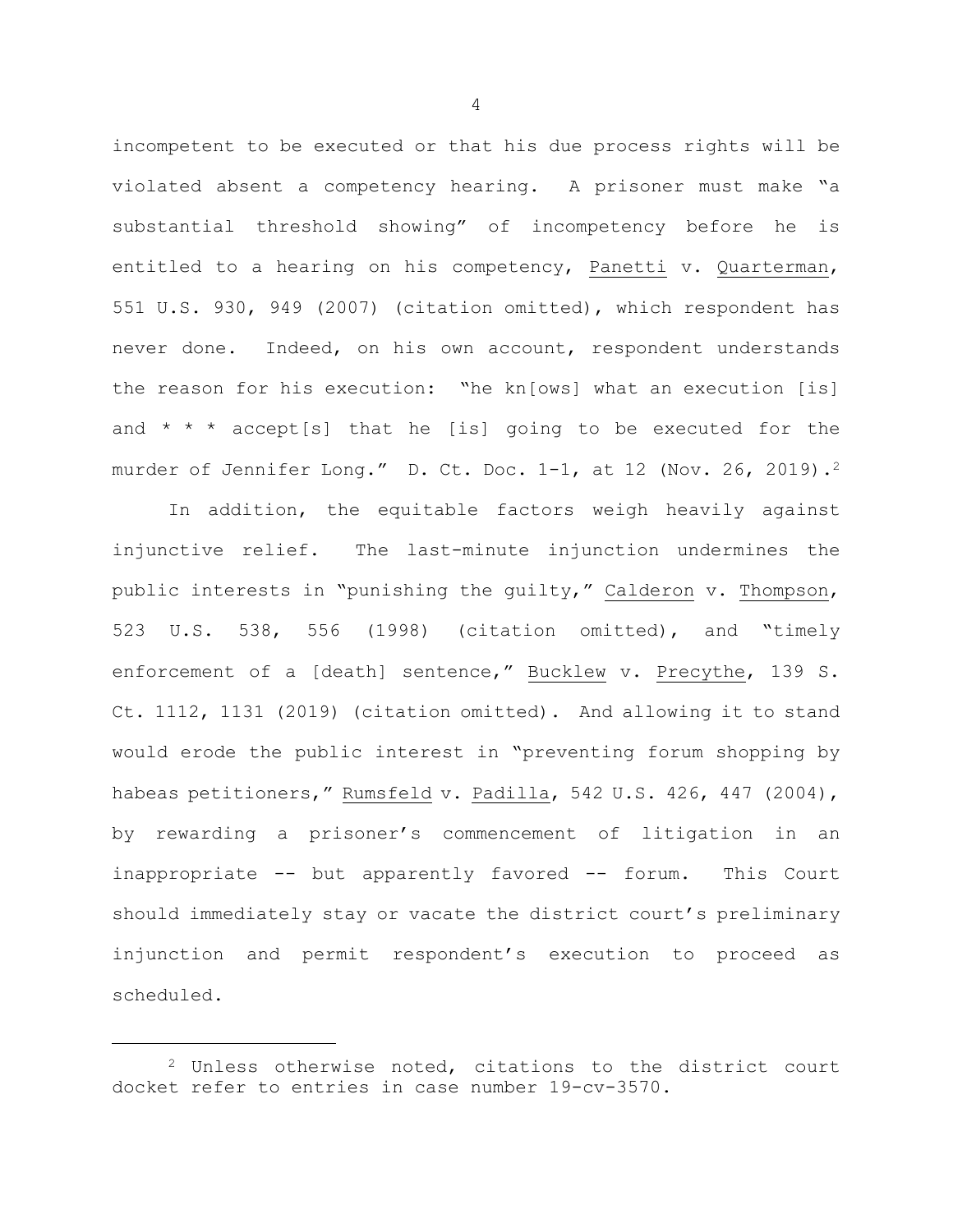#### STATEMENT

1. On the morning of January 22, 1998, respondent, who had recently been released from prison, encountered 16-year-old high school student Jennifer Long on a sidewalk in Kansas City, Missouri. See Purkey v. United States, 729 F.3d 860, 866 (8th Cir. 2013) (Purkey V). Respondent engaged Long in conversation and invited her to "party" with him. Ibid. According to respondent, Long then got into respondent's pickup truck. Ibid. After stopping at a liquor store to buy orange juice and gin, respondent told Long that he needed to go to his home, which was across state lines in Lansing, Kansas. Ibid. Long then asked to be let out of the truck. Ibid. Respondent indicated his refusal by grabbing a boning knife from the glove box and placing it under his thigh. Ibid.

After respondent drove Long to Lansing, respondent took Long into his basement, forced her at knifepoint to strip, and raped her. See Purkey V, 729 F.3d at 867. Long attempted to escape, but respondent grabbed her and forced her to the ground. Ibid. Long and respondent struggled briefly, and then respondent stabbed Long repeatedly in the chest, neck, and face, eventually breaking the knife blade inside her body. Ibid.

After the murder, respondent stored Long's body in a toolbox, stopped at a bar to drink for several hours, and went to a store and purchased an electric chainsaw. Purkey V, 729 F.3d at 867.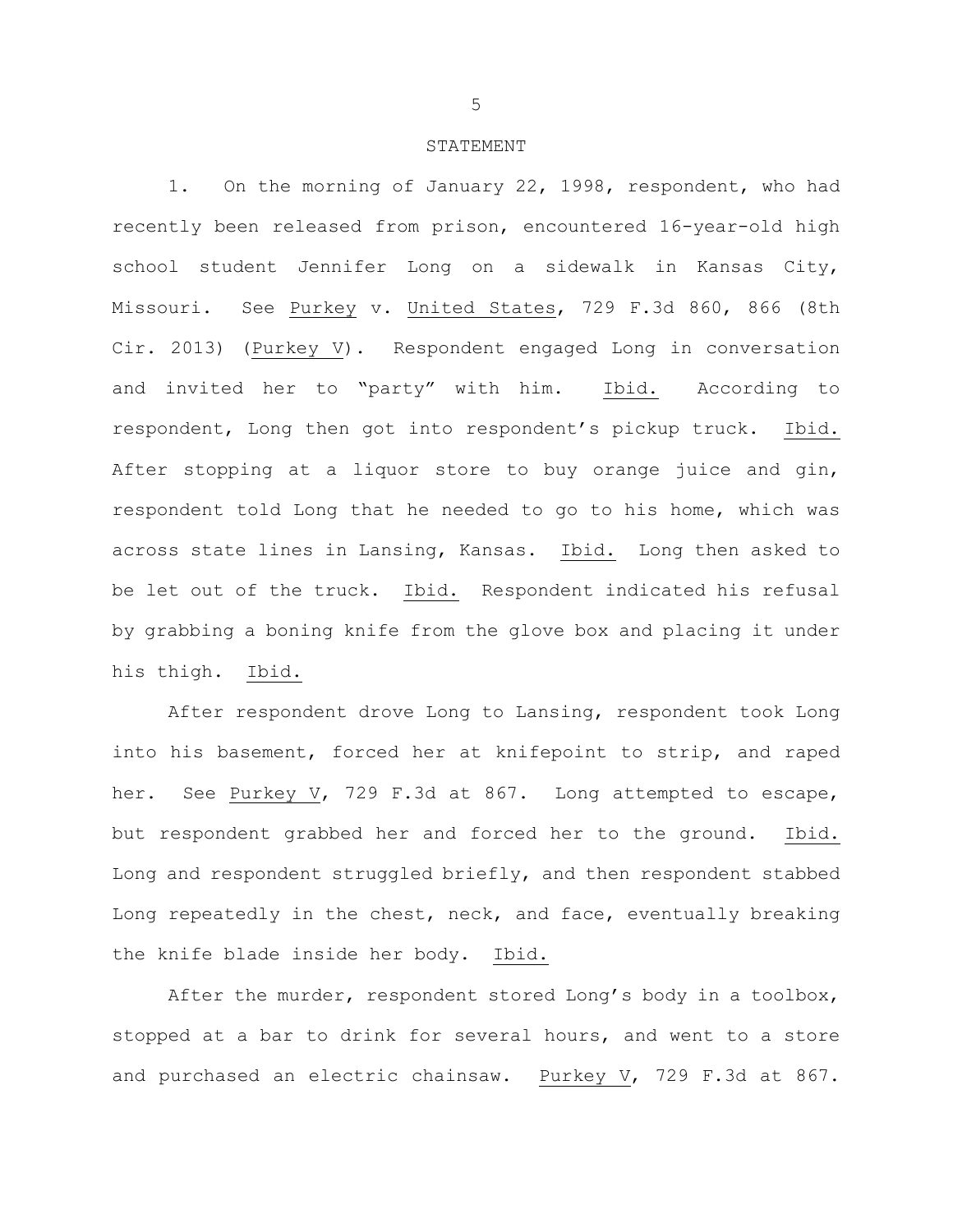He then spent several days dismembering Long's body with the chainsaw before dividing Long's body parts into bags and burning the remains. Ibid. He dumped the charred remnants into a septic pond, where they were eventually recovered by investigators. Ibid.

Authorities learned that respondent had murdered Long when respondent was arrested nine months later for the unrelated murder of 80-year-old Mary Ruth Bales. Purkey V, 729 F.3d at 867. Respondent had visited Bales's home on a service call for a plumbing company. Ibid. He told Bales that he was willing to return later to complete the job for a lower price if Bales paid him \$70 up front. Ibid. Bales agreed, and she paid him the money. Respondent used the money to hire a prostitute and purchase cocaine. Ibid. After using the cocaine, he returned to Bales's home with the prostitute. Ibid. While the prostitute waited in respondent's car, respondent entered Bales's home and bludgeoned Bales to death in her bedroom with a claw hammer. Ibid. He returned to the house the following day with cans of gasoline to burn the house down. Ibid. A neighbor saw respondent in the yard and called police, leading to respondent's arrest. Ibid.

While awaiting state trial for the murder of Bales, respondent contacted federal authorities concerning the Long murder. Purkey V, 729 F.3d at 868. Respondent -- who eventually received a sentence of life imprisonment in state prison in the Bales case -- gave a full confession to the earlier murder because he hoped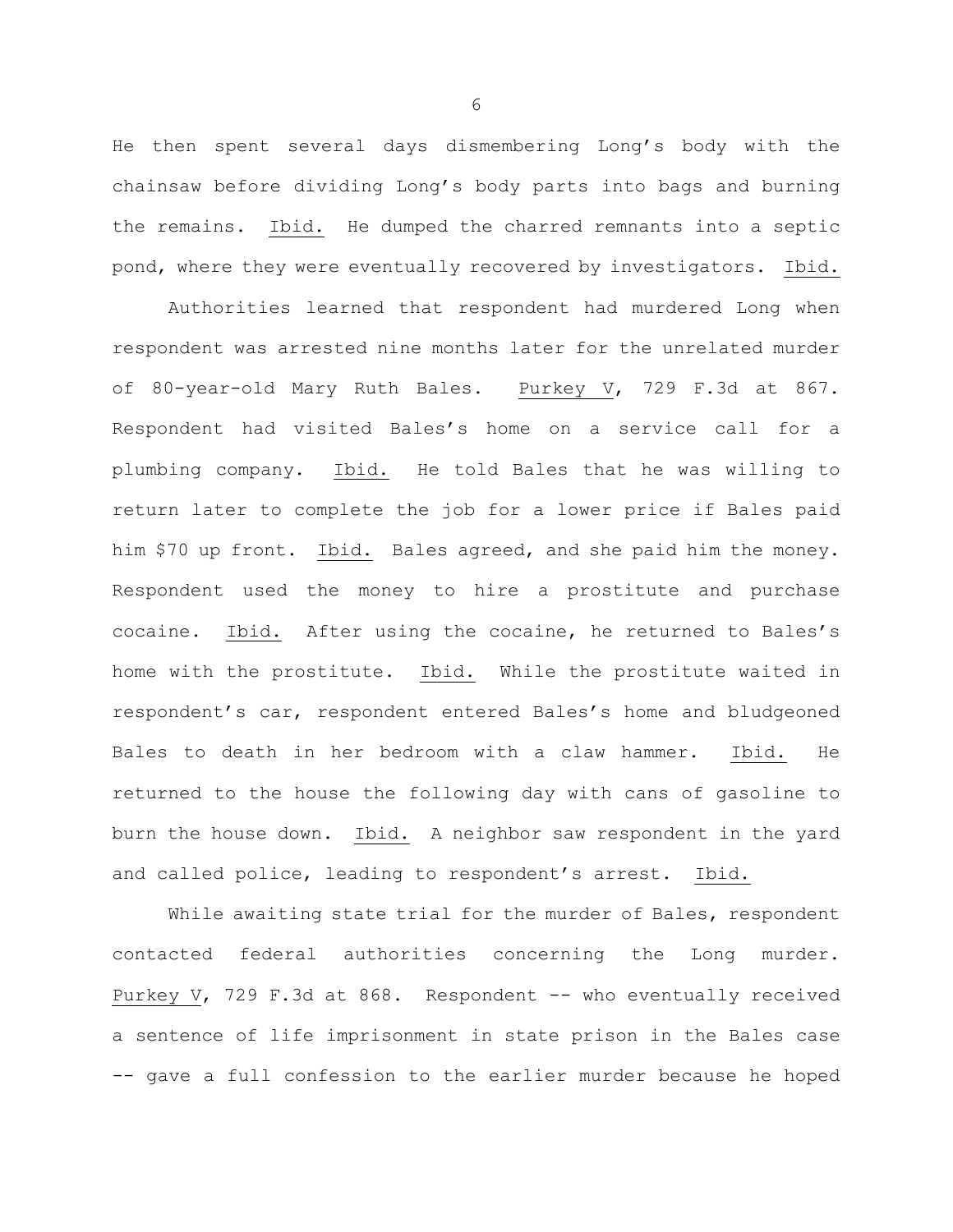that his confession would enable him to serve his life sentence in what he believed would be the more comfortable conditions of a federal prison. Ibid.

2. Following a jury trial in the United States District Court for the Western District of Missouri, respondent was convicted of interstate kidnapping for the purpose of forcible rape, resulting in death, in violation of 18 U.S.C. 1201(a), 18 U.S.C. 1201(g) (1994), and 18 U.S.C. 3559 (Supp. IV 1998). See United States v. Purkey, 428 F.3d 738, 744 (8th Cir. 2005). The jury recommended that respondent be sentenced to death, and the district court imposed that sentence. See id. at 746. The Eighth Circuit affirmed respondent's conviction and sentence, id. at 744, and this Court denied certiorari, Purkey v. United States, 549 U.S. 975 (2006).

In 2007, respondent filed a motion under 28 U.S.C. 2255 to vacate his conviction and sentence, which the district court denied. Purkey v. United States, No. 06-cv-8001, 2009 WL 3160774 (W.D. Mo. Sept. 29, 2009). The Eighth Circuit affirmed, Purkey V, 729 F.3d 860, and this Court again denied certiorari, Purkey v. United States, 574 U.S. 933 (2014).

3. On July 25, 2019, the federal government announced the completion of an "extensive study" it had undertaken to consider possible revisions to the BOP's lethal injection protocol. See In re Federal Bureau of Prisons' Execution Protocol Cases, 955 F.3d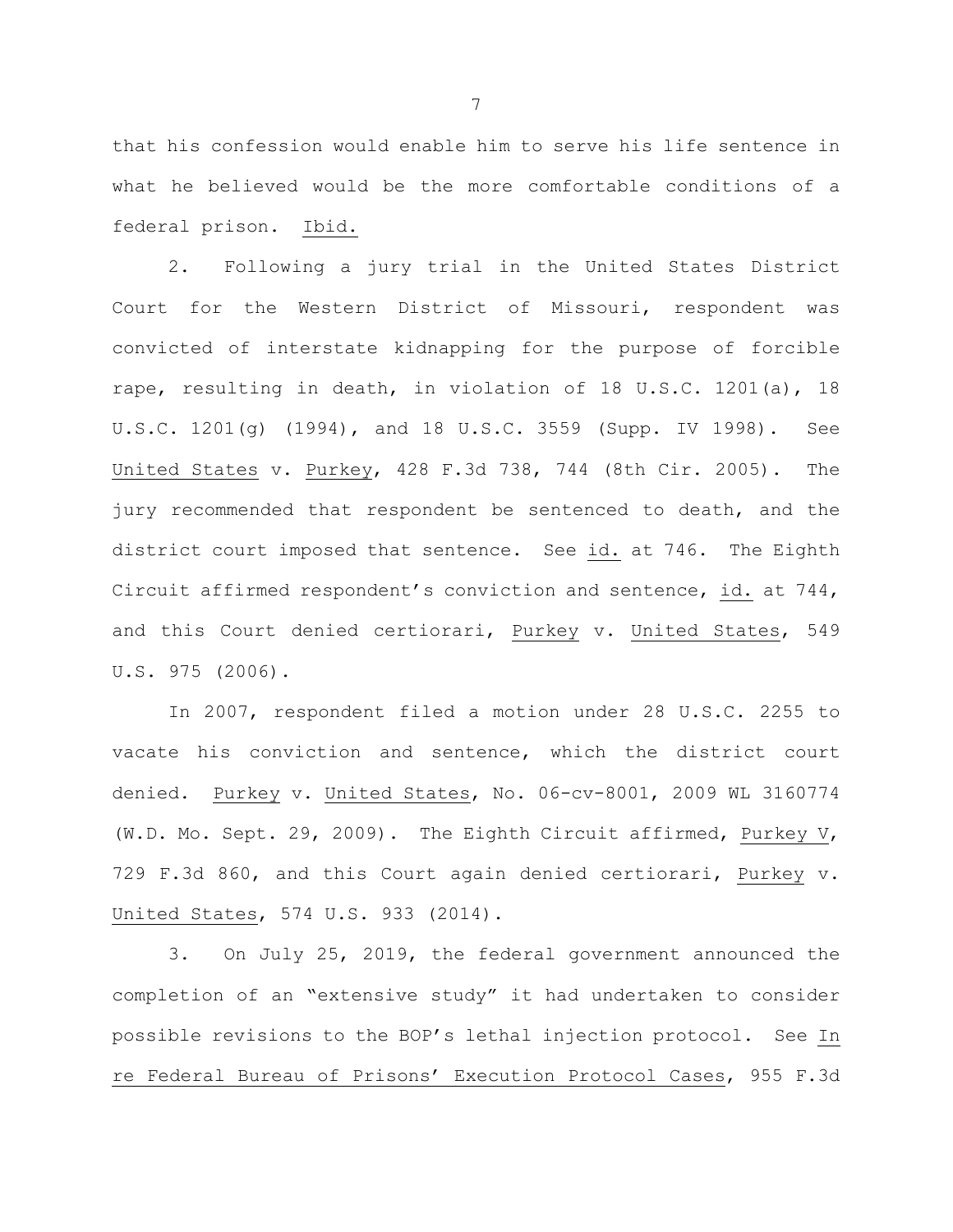106, 110 (D.C. Cir. 2020) (per curiam) (Execution Protocol Cases). Following a comprehensive and years-long investigation, the government published a revised addendum to its protocol, in which it adopted a single-drug procedure that would allow the federal government to resume executions. Ibid.

Alongside its adoption of this revised lethal injunction protocol, the government also set execution dates for five federal inmates who had previously received capital sentences, including respondent. Execution Protocol Cases, 955 F.3d at 111. Initially, the government scheduled respondent's execution for December 13, 2019. After respondent and several of the other capital prisoners filed a challenge to the federal execution protocol, the United States District Court for the District of Columbia entered a preliminary injunction in November 2019, barring the government from carrying out the scheduled executions. Ibid.

On April 7, 2020, the United States Court of Appeals for the District of Columbia Circuit vacated that injunction. Execution Protocol Cases, 955 F.3d at 108. This Court declined to stay the court of appeals' mandate and denied certiorari. Bourgeois v. Barr, No. 19-1348 (June 29, 2020). On June 15, 2020, shortly after the D.C. Circuit's mandate issued, the federal government set July 15, 2020, as the new date for respondent's execution.

On June 19, 2020, respondent and several other prisoners filed another motion for a preliminary injunction in the protocol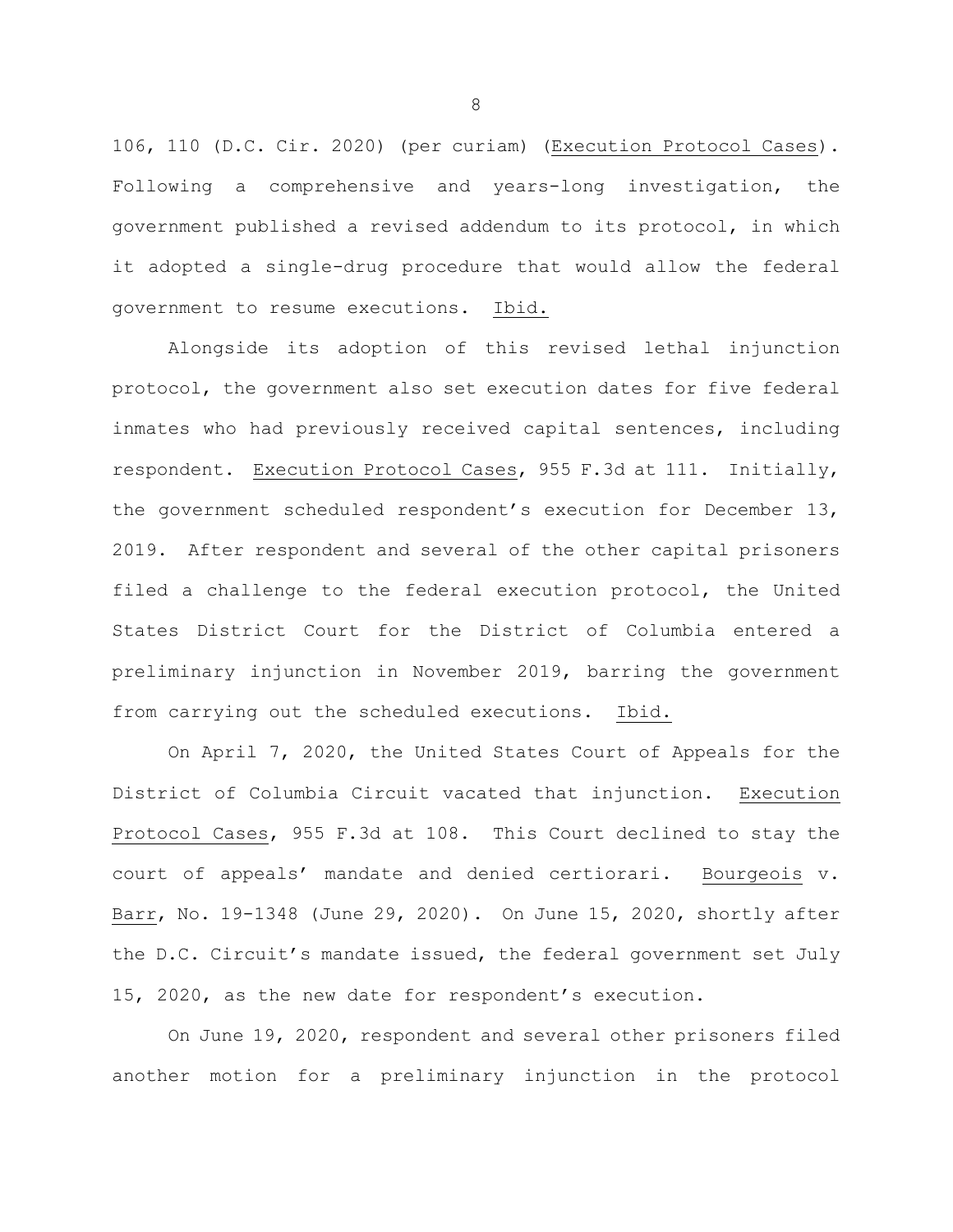litigation. On July 13 -- the date that one of the other plaintiff prisoners was scheduled to be executed -- the district court entered a second preliminary injunction barring the government from carrying out the scheduled executions. Order, No. 19-mc-145, (July 13, 2020). This Court vacated that injunction. Barr v. Lee, 591 U.S. (2020) (per curiam), slip op. 1-3. Shortly after 5 a.m. this morning, immediately after entering the preliminary injunction at issue in this application, the district court entered a third preliminary injunction in the protocol litigation, again barring the government from carrying out the executions scheduled for respondent and the other plaintiffs. Order, No. 19-mc-145, (July 15, 2020). The government is seeking to stay or vacate that preliminary injunction in separate filings in the court of appeals and in this Court.

4. At the same time that respondent was seeking to enjoin his scheduled execution through his challenge to the federal lethal injection protocol, he also initiated several other actions seeking to preclude his execution on other grounds.

On August 27, 2019, respondent filed a petition for a writ of habeas corpus under 28 U.S.C. 2241 in the United States District Court for the Southern District of Indiana, alleging eight claims. See Purkey v. United States, No. 19-cv-414, 2019 WL 6170069, at \*3 (S.D. Ind. Nov. 20, 2019). On November 20, 2019, the Indiana district court denied respondent's petition, id. at \*12, and the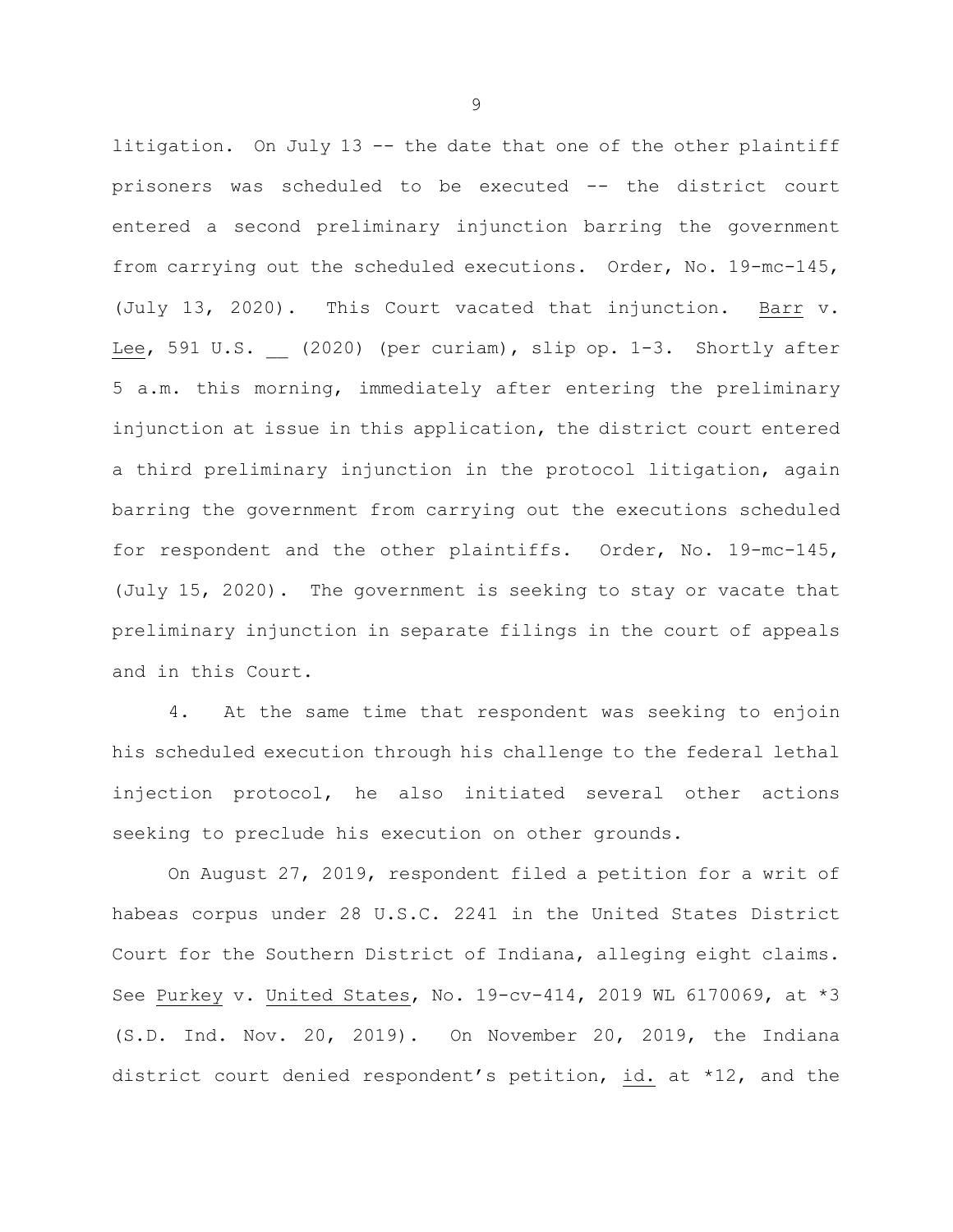Seventh Circuit affirmed, Purkey v. United States, No. 19-3318, 2020 WL 3603779 (7th Cir. July 2, 2020). Despite agreeing with the district court that respondent's claims were unavailing, the Seventh Circuit panel "temporarily stayed" respondent's July 15, 2020, execution "pending the completion of proceedings in the Seventh Circuit." Id. at \*11. An application to vacate that stay is pending in this Court. See Watson v. Purkey, No. 20A4 (July 11, 2020).

On November 26, 2019 -- six days after the Southern District of Indiana dismissed respondent's Section 2241 petition and also six days after the D.C. district court's first injunction in the protocol litigation -- respondent filed his complaint in this case in the D.C. district court. D. Ct. Doc. 1. The complaint alleges freestanding claims purportedly based on the Constitution that respondent is incompetent to be executed and that his execution would violate the Eighth Amendment to the U.S. Constitution under Ford v. Wainwright, 477 U.S. 399 (1986). See App., infra, 7a. Respondent also alleges that he is entitled to a hearing on his Ford claim and that denial of a hearing would violate his right to Due Process under the Fifth Amendment. Ibid.

On December 4, 2019, respondent moved for a preliminary injunction; a few days later, he sought and received leave to withdraw that motion. On February 24, 2020, the government moved to dismiss respondent's complaint, moving in the alternative to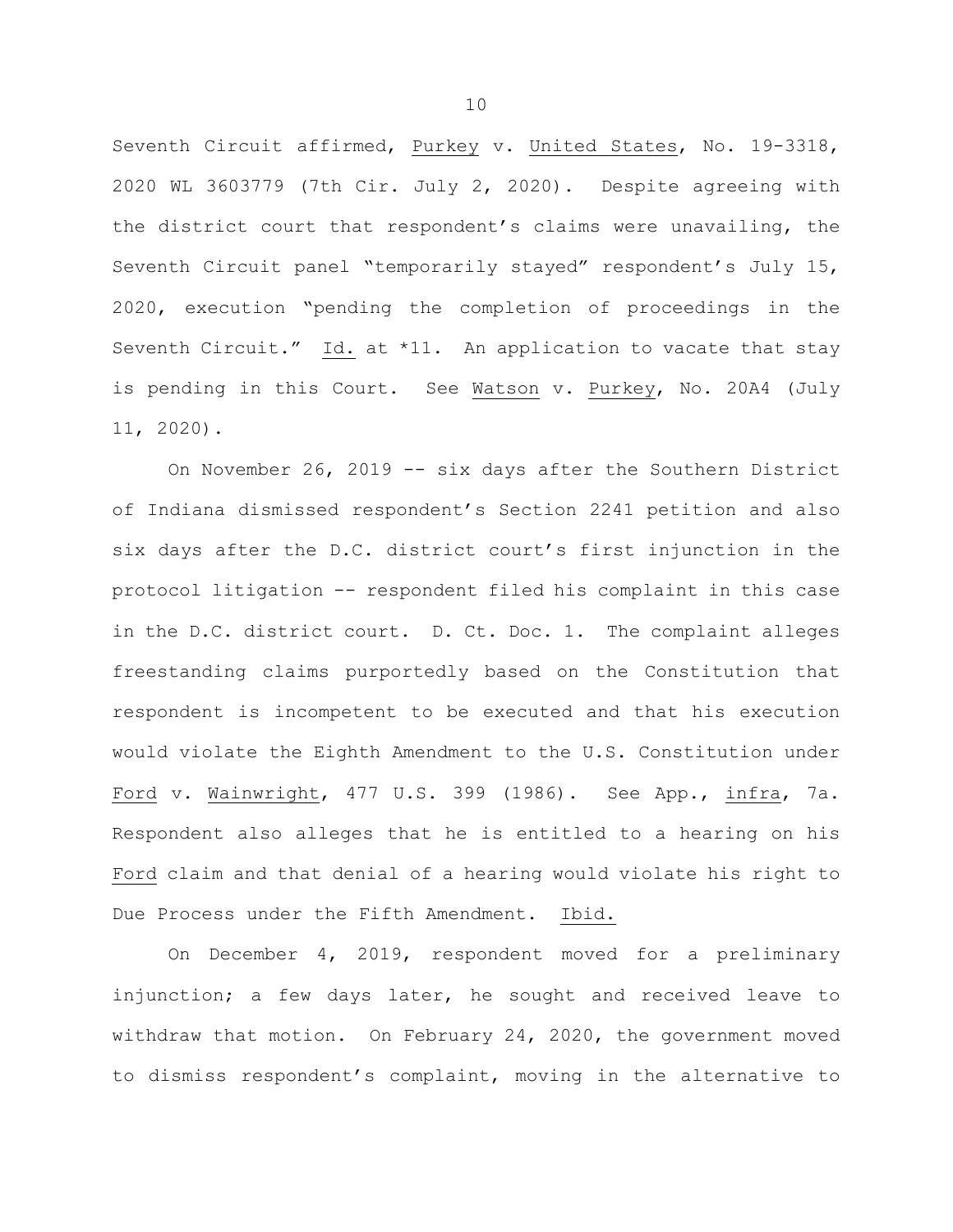transfer the case to the Southern District of Indiana. The parties' briefing on the government's motion to dismiss concluded on March 30.

On June 22, 2020, one week after the government set a revised date for respondent's execution, respondent filed two new motions, one requesting expedited discovery on his Ford claim and another seeking a preliminary injunction based on that claim. The parties concluded briefing on those motions on July 2. This morning, the district court granted respondent's motion for a preliminary injunction. See App., infra, 1a-14a. The court concluded that it could entertain respondent's freestanding constitutional claims, on the view that they are not habeas claims that he is required to bring under 28 U.S.C. 2241 in his district of confinement. App., infra, 6a-9a.

The court then "credit[ed]" the attachments submitted by respondent and opined that he had made a substantial showing that he is not competent to be executed. App., infra, 10a-11a. And, taking the view that the remaining preliminary injunction factors weighed in favor of enjoining respondent's execution, the court denied the government's long-pending motion to dismiss and enjoined respondent's execution. Id. at 11a-14a. Finally, the court ordered respondent to show cause, no later than July 31, why the court should not transfer his freestanding constitutional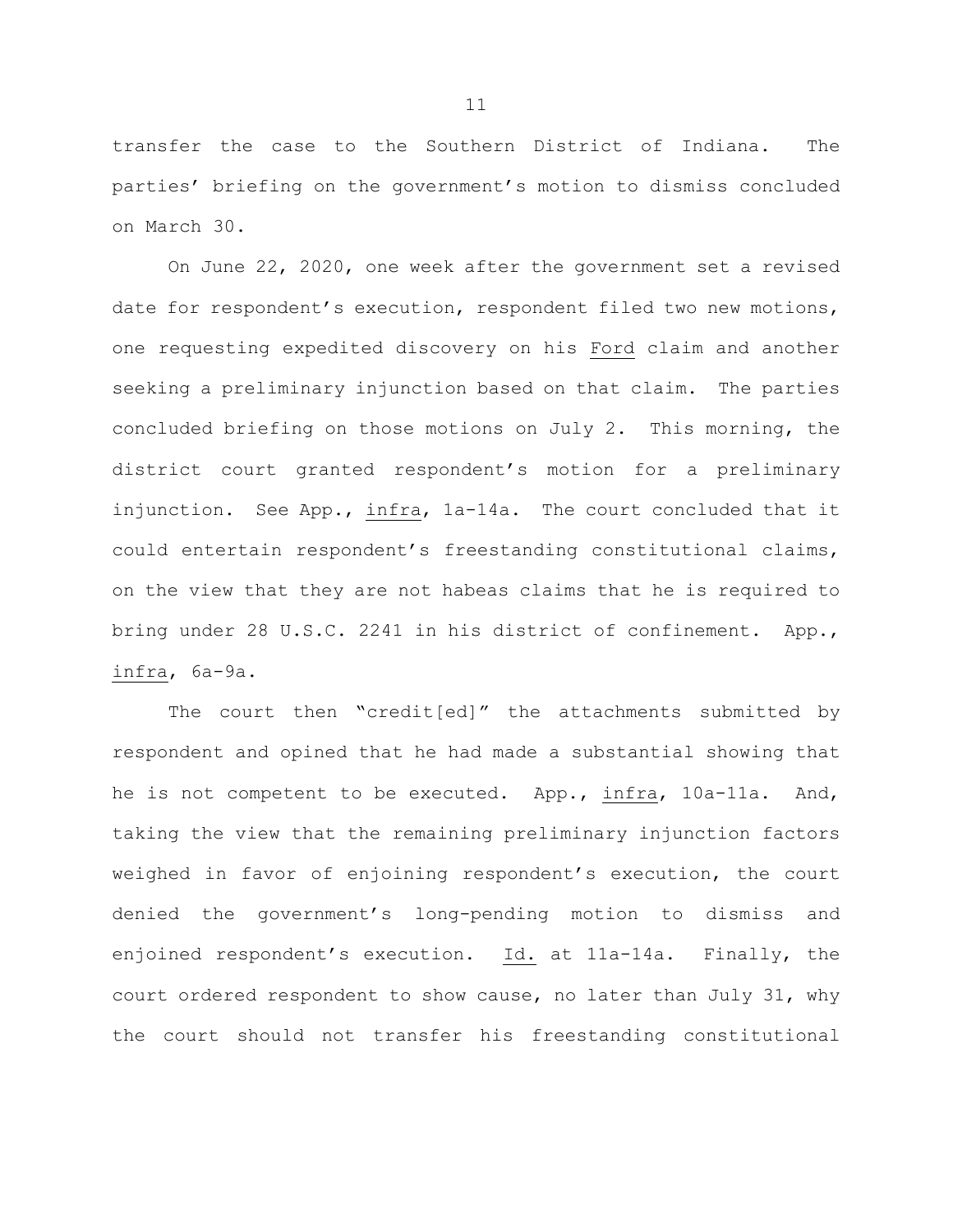claims to the Southern District of Indiana as a matter of discretion. Id. at 13a-14a.

#### ARGUMENT

Under Rule 23 of this Court and the All Writs Act, 28 U.S.C. 1651, a single Justice or the Court may stay a district-court order pending appeal to a court of appeals, or may summarily vacate the order. See, e.g., Department of Homeland Sec. v. New York, 140 S. Ct. 599 (2020) (granting stay pending appeal); Barr v. East Bay Sanctuary Covenant, 140 S. Ct. 3 (2019) (same); Dunn v. Price, 139 S. Ct. 1312 (2019) (vacating stay of execution); Mays v. Zagorski, 139 S. Ct. 360 (2018) (same); Barr v. Lee, 591 U.S. (2020) (vacating injunction barring execution); Dunn v. McNabb, 138 S. Ct. 369 (2017) (same); Brewer v. Landrigan, 562 U.S. 996 (2010) (same); see also Trump v. International Refugee Assistance Project, 137 S. Ct. 2080, 2083 (2017) (per curiam) (staying a preliminary injunction in part, even though the injunction would become moot before the Court could review its merits). In considering whether to stay an injunction pending appeal, the three questions are, first, "whether four Justices would vote to grant certiorari" if the court below ultimately rules against the applicant; second, "whether the Court would then set the order aside"; and third, the "balance" of "the so-called 'stay equities.'" San Diegans for the Mt. Soledad Nat'l War Mem'l v. Paulson, 548 U.S. 1301, 1302 (2006) (Kennedy, J., in chambers)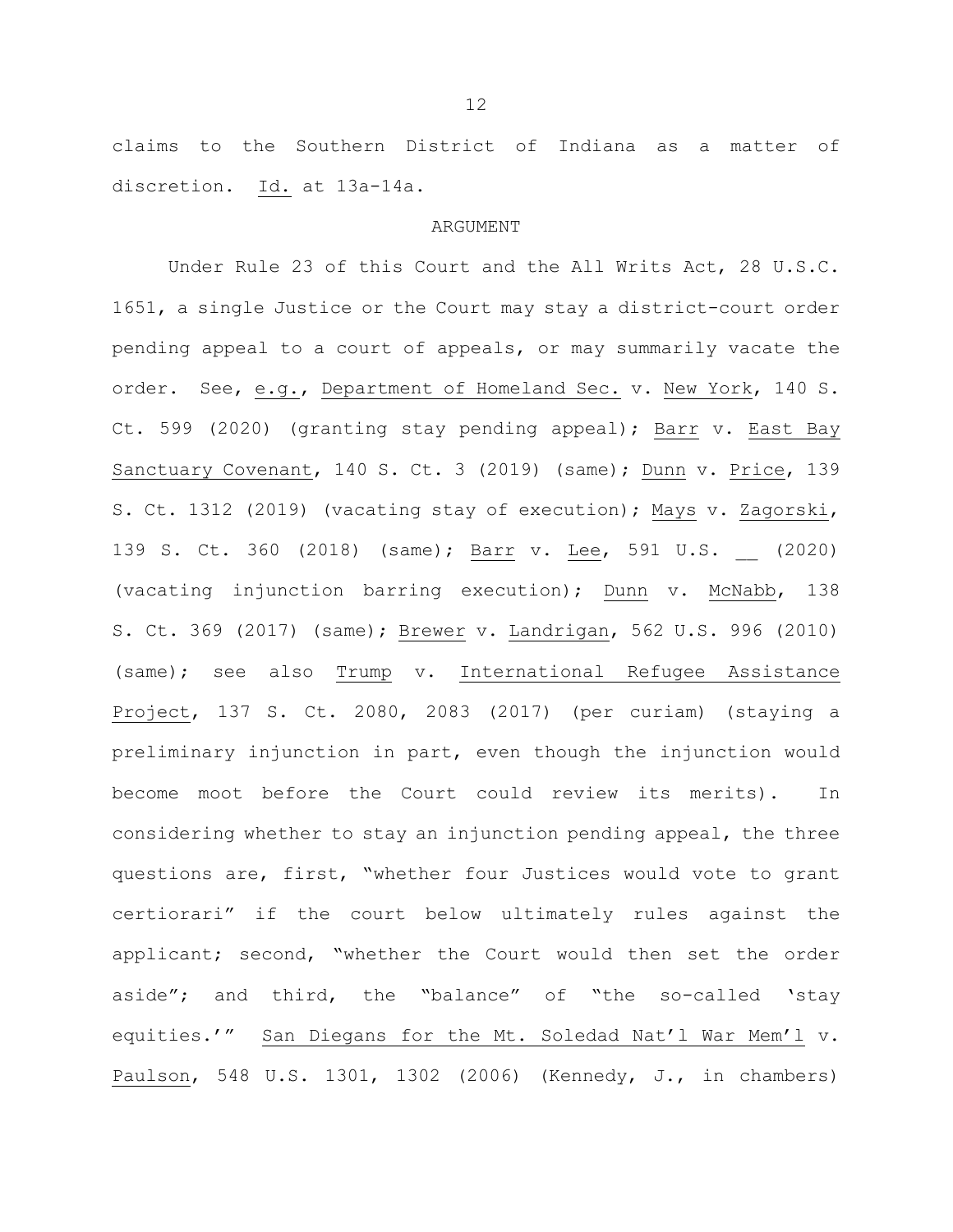(citation omitted). All of those factors counsel in favor of a stay or vacatur of the injunction here, given the overwhelming likelihood that the injunction will not withstand appellate review and the profound public interest in implementing respondent's lawfully imposed sentence without further delay.

I. THE DISTRICT COURT'S INJUNCTION IS UNLIKELY TO WITHSTAND APPELLATE REVIEW

The district court's injunction lacks merit and is exceedingly unlikely to withstand appellate review. A preliminary injunction is "an extraordinary remedy that may only be awarded upon a clear showing that the plaintiff is entitled to such relief." Winter v. Natural Res. Def. Council, Inc., 555 U.S. 7, 22 (2008). In the capital context, as in others, a plaintiff must first "establish that he is likely to succeed on the merits." Glossip v. Gross, 135 S. Ct. 2726, 2736 (2015) (quoting Winter, 555 U.S. at 20) (emphasis added). For two separate dispositive reasons -- because respondent's claims can be brought only in the district of his confinement under Section 2241 and because respondent has not demonstrated that he is likely to be found incompetent to be executed -- respondent cannot make the required showing here. Allowing such a legally baseless injunction to further delay respondent's lawful execution "would serve no meaningful purpose and would frustrate the [federal government's] legitimate interest in carrying out a sentence of death in a timely manner." Baze v. Rees, 553 U.S. 35, 61 (2008) (plurality opinion).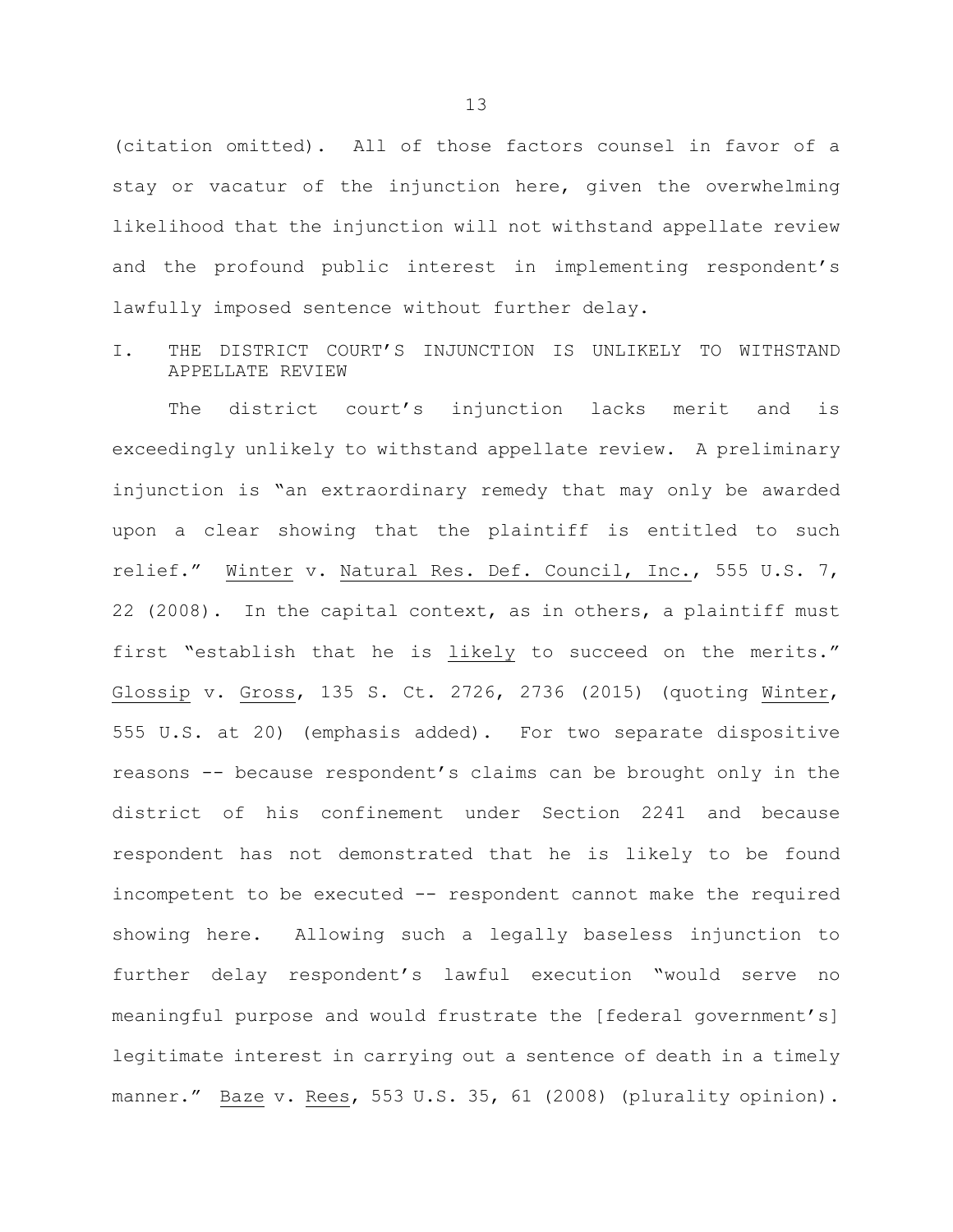### A. The Injunction Rests On Legal Error

# 1. The district court had no authority to grant respondent relief

As a threshold matter, because respondent's claims of incompetency to be executed under Ford v. Wainwright, 477 U.S. 399 (1986), are cognizable only in a petition for a writ of habeas corpus under 28 U.S.C. 2241, filed in the district where he is confined (the Southern District of Indiana), the District Court for the District of Columbia has no authority to entertain such claims as freestanding equitable causes of action asserted under the Constitution.

a. Congress has the authority to limit a court's power to provide equitable relief, including for alleged violations of constitutional rights. "The power of federal courts in equity to enjoin unlawful executive action is subject to express and implied statutory limitations." Armstrong v. Exceptional Child Ctr., Inc., 575 U.S. 320, 327 (2015). The principle is "wellestablished" that, "in most contexts, a precisely drawn, detailed statute pre-empts more general remedies." Hinck v. United States, 550 U.S. 501, 506 (2007) (internal quotation marks omitted). And "[w]here Congress has created a remedial scheme for the enforcement of a particular federal right," this Court has "refused to supplement that scheme with one created by the judiciary." Seminole Tribe of Florida v. Florida, 517 U.S. 44, 74 (1996).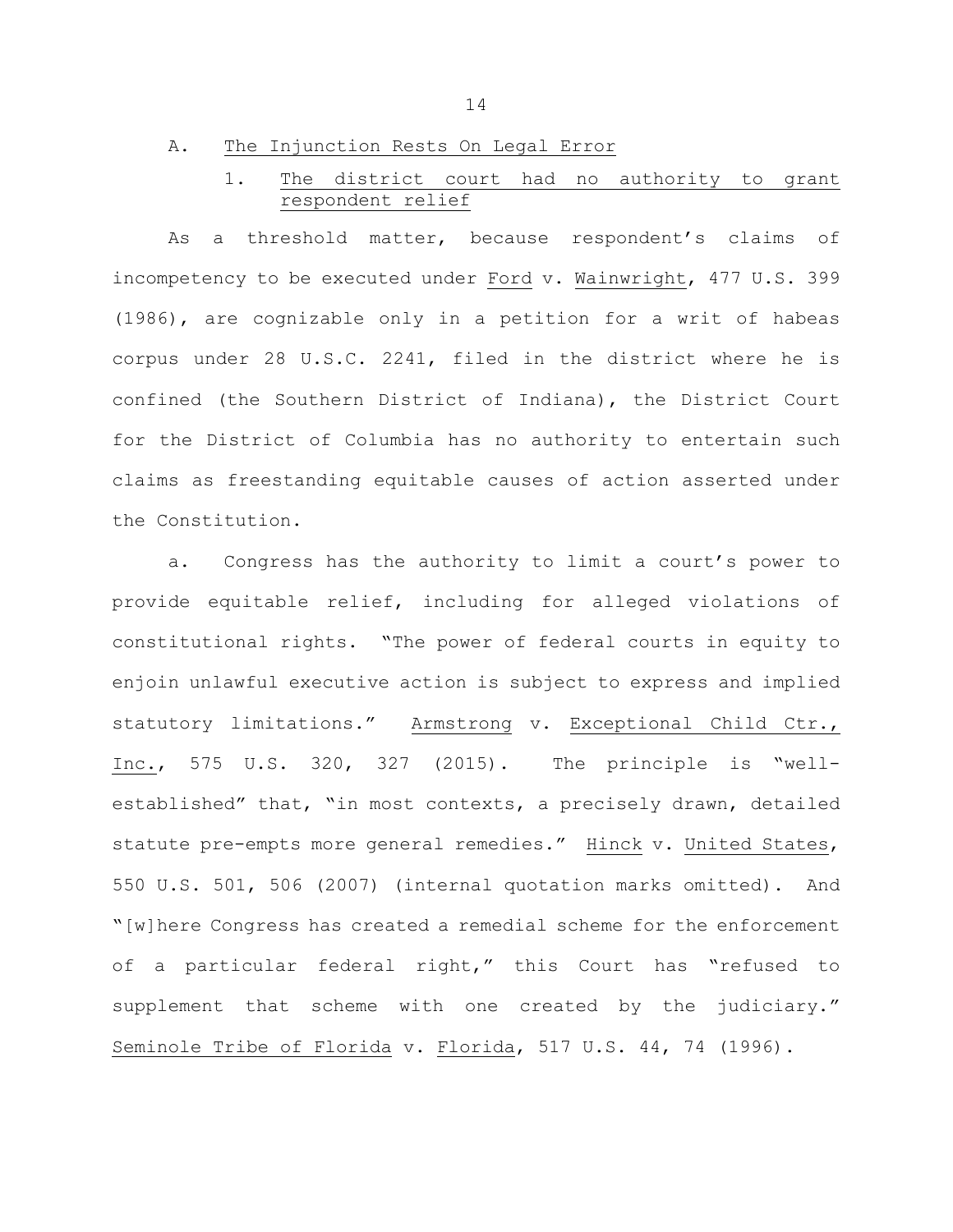Relying on similar principles, this Court has recognized that the federal habeas statute precludes resort to more general causes of action -- even where the more general causes of action are statutory, unlike respondent's here. In Nelson v. Campbell, 541 U.S. 637, 643 (2004), for example, the Court explained that constitutional claims by state prisoners under 42 U.S.C. 1983 "must yield to the more specific federal habeas statute, with its attendant procedural and exhaustion requirements, where an inmate seeks injunctive relief challenging the fact of his conviction or the duration of his sentence," as opposed to "merely challeng[ing] the conditions of [his] confinement." "It would wholly frustrate explicit congressional intent," this Court has explained, to permit prisoners to evade the habeas statute's procedural requirements "by the simple expedient of putting a different label on their pleadings." Preiser v. Rodriguez, 411 U.S. 475, 489-490 (1973).

In the context of claims related to the death penalty, if "a grant of relief to the inmate would necessarily bar the execution," it is treated like a challenge to the conviction or to the duration of a sentence, and may not be brought as a civil claim outside the context of federal collateral review. Hill v. McDonough, 547 U.S. 573, 583 (2006); see Nelson, 541 U.S. at 643-644. A suit to enjoin a particular means of carrying out the execution, but not to enjoin the execution altogether, may be the proper subject of a civil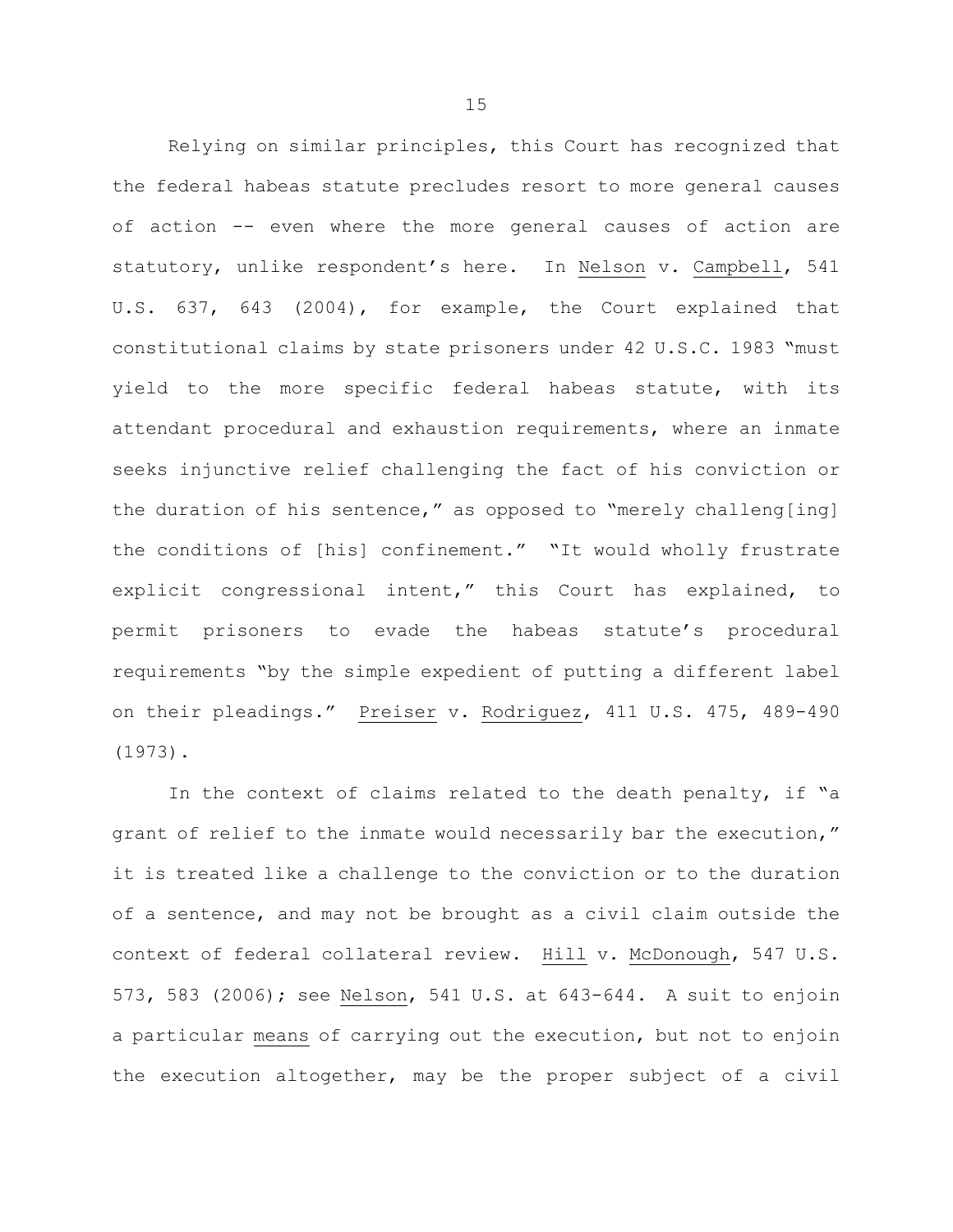suit. See Nelson, 541 U.S. at 644 (allowing such a civil claim); Hill, 547 U.S. at 580 (similar). But a Ford claim like the one at issue here seeks to bar the execution altogether while the asserted incompetence continues, and is therefore treated as a postconviction habeas claim. See, e.g., Dunn v. Madison, 138 S. Ct. 9, 11 (2017) (considering a state prisoner's Ford claim brought under the federal habeas statute); Panetti v. Quarterman, 551 U.S. 930, 947 (2007) (same).

b. Respondent's Ford claims here plainly seek a form of relief that would preclude his execution altogether. Respondent asks the court to declare that "executing him in his present condition violates his rights as guaranteed by the Eighth Amendment to the United States Constitution" and "[e]nter an injunction preventing his execution during any period of incompetency, and lasting until such time as his competency may be restored." D. Ct. Doc. 1, at 57. Because respondent's incompetency claim would, if successful, "necessarily bar [his] execution," the claim (along with the subsidiary due process claim) must be brought in postconviction review, not as a separate civil action. Hill, 547 U.S. at 583.

The proper vehicle for a federal prisoner to seek the relief that respondent requests is not a freestanding constitutional claim in a district court of his choosing, naming the Attorney General as the defendant, but instead a petition for a writ of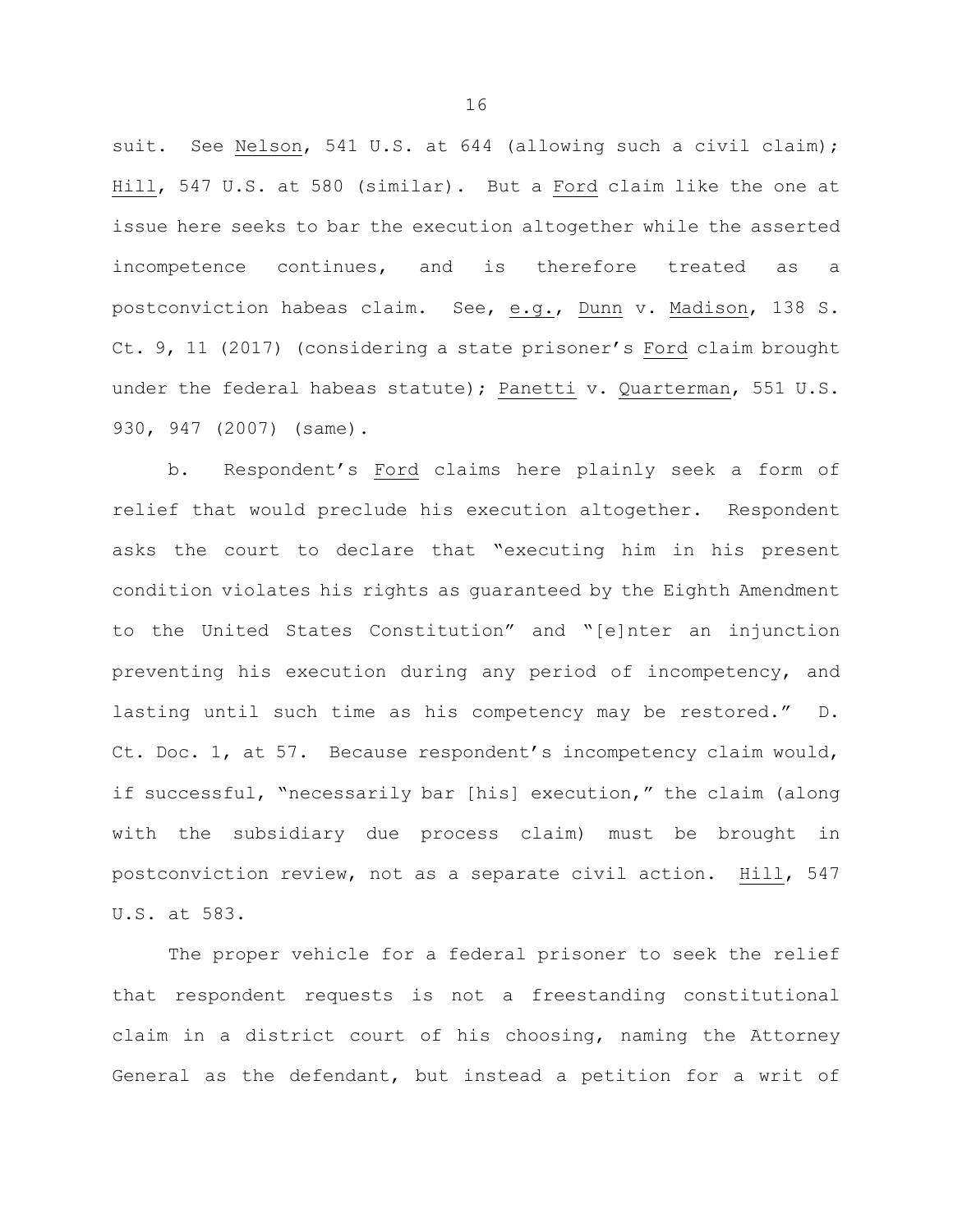habeas corpus under 28 U.S.C. 2241 in the district of confinement, naming the prison warden as the respondent. Although postconviction claims by federal prisoners are generally channeled exclusively into a single motion in the court of conviction under 28 U.S.C. 2255, a claim that a prisoner became incompetent to be executed only after Section 2255's one-year time limit had expired may be brought as a habeas petition under Section 2241. See 28 U.S.C. 2255(e). Such a habeas petition, like any habeas petition, must be filed "in the district of confinement." Rumsfeld v. Padilla, 542 U.S. 426, 447 (2004).

Section 2241(a) provides that courts may grant writs of habeas corpus "within their respective jurisdictions." 28 U.S.C. 2241(a). As this Court has explained, that means that "jurisdiction lies in only one district: the district of confinement," Padilla, 542 U.S. at 443 (emphasis added). And as with an analogous "habeas challenges to present physical confinement," the "proper respondent is the warden of the facility where the prisoner is being held, not the Attorney General or some other remote supervisory official." Id. at 435. Respondent has therefore asserted the wrong cause of action, against the wrong parties, in the wrong court.

Respondent is confined at the United States Penitentiary in Terre Haute, Indiana, and T.J. Watson is the warden of respondent's prison. His claims must therefore be filed in the Southern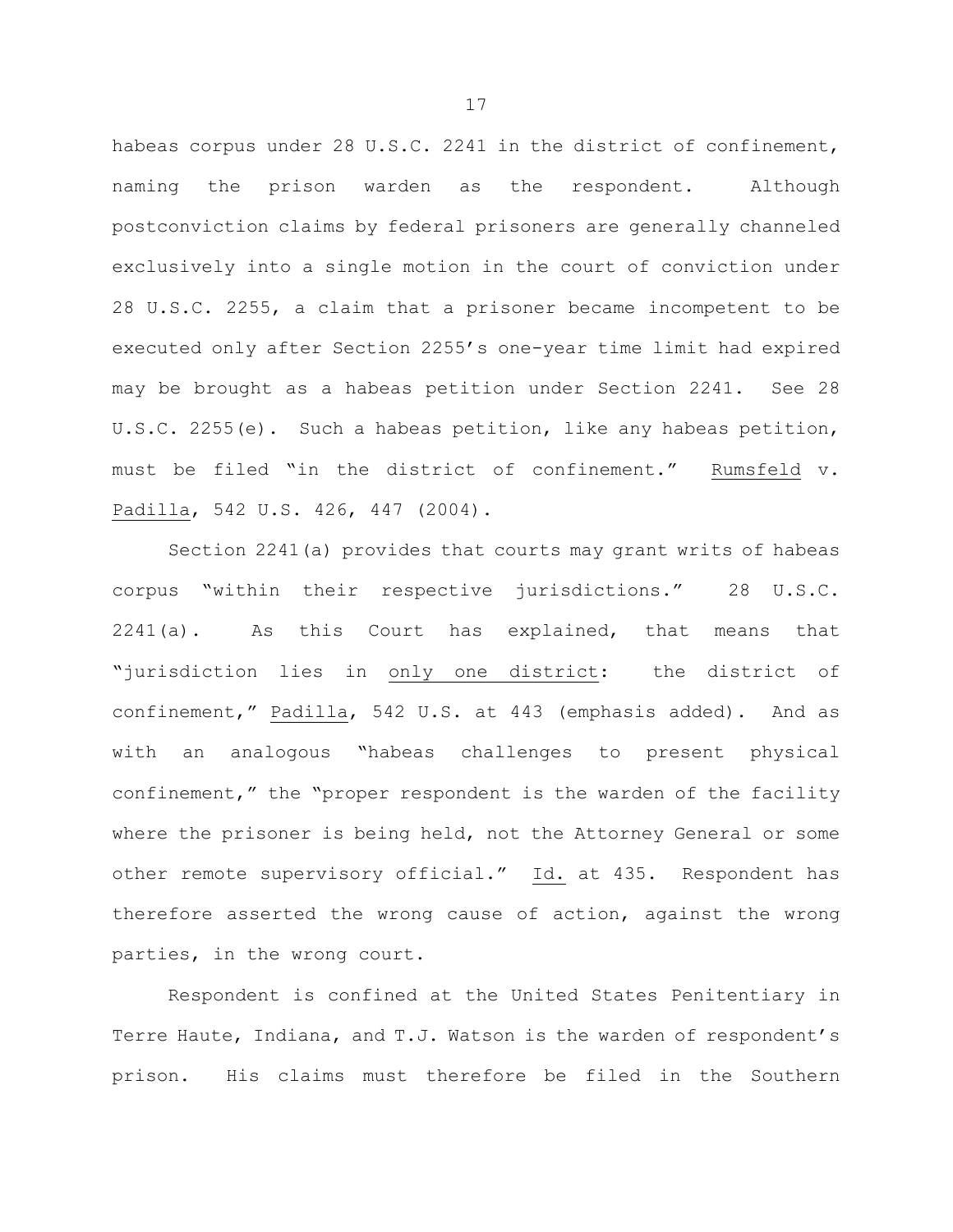District of Indiana, where he is confined, and name the warden as the respondent. See Webster v. Daniels, 784 F.3d 1123, 1144 (7th Cir. 2015) (holding that the District Court for the Southern District of Indiana is the "one and only proper venue" for the Section 2241 claim of a federal prisoner held at the United States Penitentiary at Terre Haute). He did neither, and the district court below erred in allowing him to circumvent those requirements by instead inferring a novel cause of action directly from the Eighth Amendment.

c. The rule that a habeas petition must be filed in the district of confinement and name the warden "serves the important purpose of preventing forum shopping by habeas petitioners." Padilla, 542 U.S. at 447. Respondent has recognized the proper jurisdiction and defendant in other litigation -- namely, the Section 2241 petition that he filed in the Southern District of Indiana in August 2019 and that named Watson as a defendant. See pp. 9-10, supra. And respondent apparently contemplated bringing his Ford claim in that same forum but decided not to. Respondent's counsel informed the Southern District of Indiana that they were "diligently preparing a petition that [respondent] is incompetent to be executed." See D. Ct. Doc. 7-30, at 6 (Dec. 4, 2019). Respondent also sought an ex parte order from the Southern District of Indiana directing that respondent undergo certain brain imaging tests that "will also bear on the question of whether [respondent]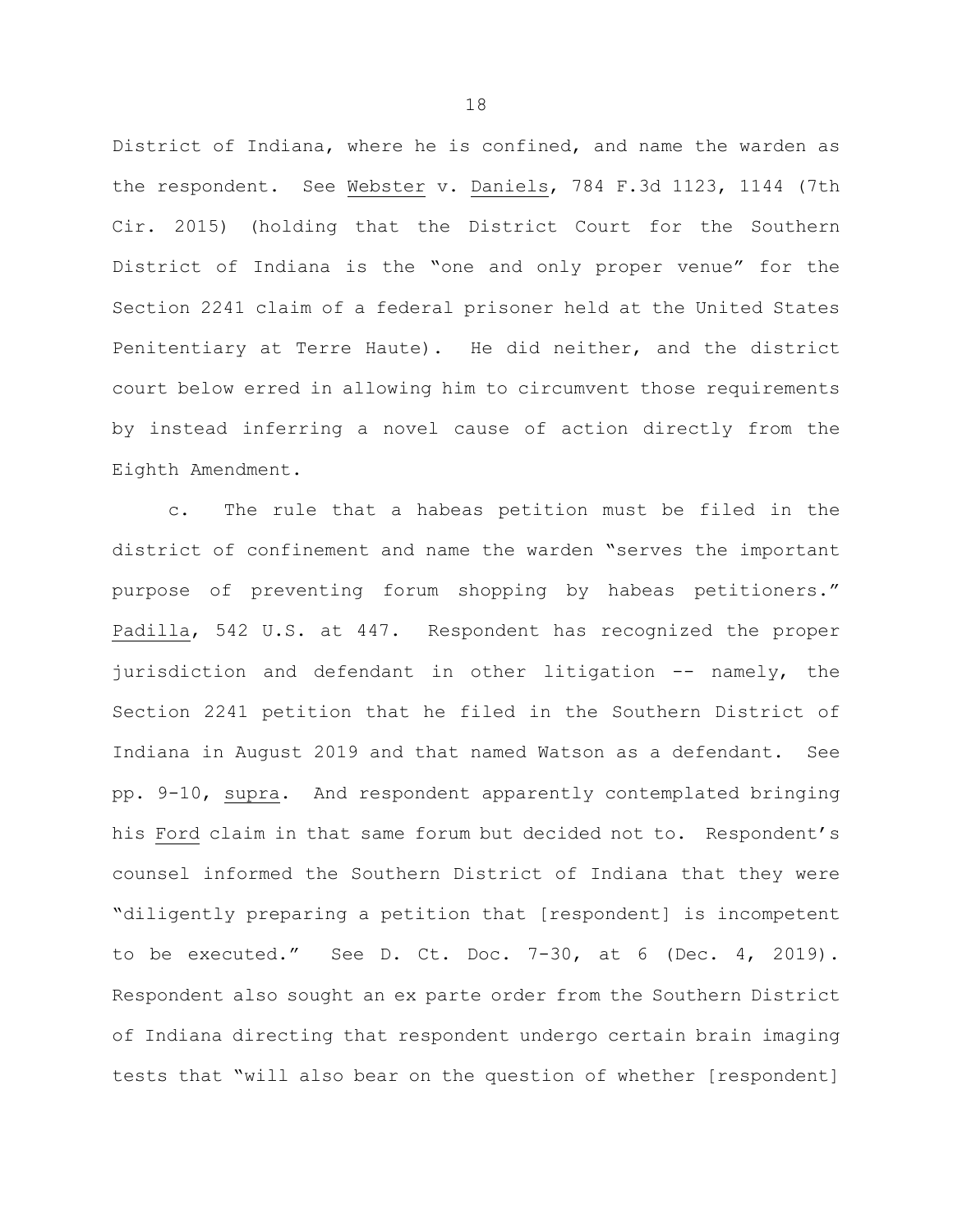is competent to be executed, an issue that is ripe in his case." See D. Ct. Doc. 7-22, at 2 (Dec. 4, 2019). According to respondent's counsel, that ex parte motion was denied by the Southern District of Indiana because respondent had not filed a Ford claim. See D. Ct. Doc. 23-6, at 8 (June 22, 2020).

Despite respondent's apparent awareness that the Ford claim could be brought in the Southern District of Indiana, he chose not to file it there, but instead filed freestanding constitutional claims against the Attorney General and others in the District Court for the District of Columbia. That choice may well have been strategic. Six days earlier, the Indiana district court had dismissed his existing Section 2241 claims on the ground -- not applicable to his Ford claim -- that they should have been brought earlier as part of his prior motion for collateral relief under Section 2255. Purkey v. United States, No. 19-cv-00414, 2019 WL 6170069, at \*1 (S.D. Ind. Nov. 20, 2019). And that same day, the District Court for the District of Columbia had granted him preliminary relief in his suit challenging the execution protocol. Matter of Federal Bureau of Prisons' Execution Protocol Cases, No. 12-cv-0782, 2019 WL 6691814, at \*1 (D.D.C. Nov. 20, 2019).

Furthermore, although the government has consistently maintained throughout this case that respondent could seek relief on his Ford claim in the Southern District of Indiana, he has until now resisted doing so. See D. Ct. Doc. 20, at 10 (Mar. 16, 2020)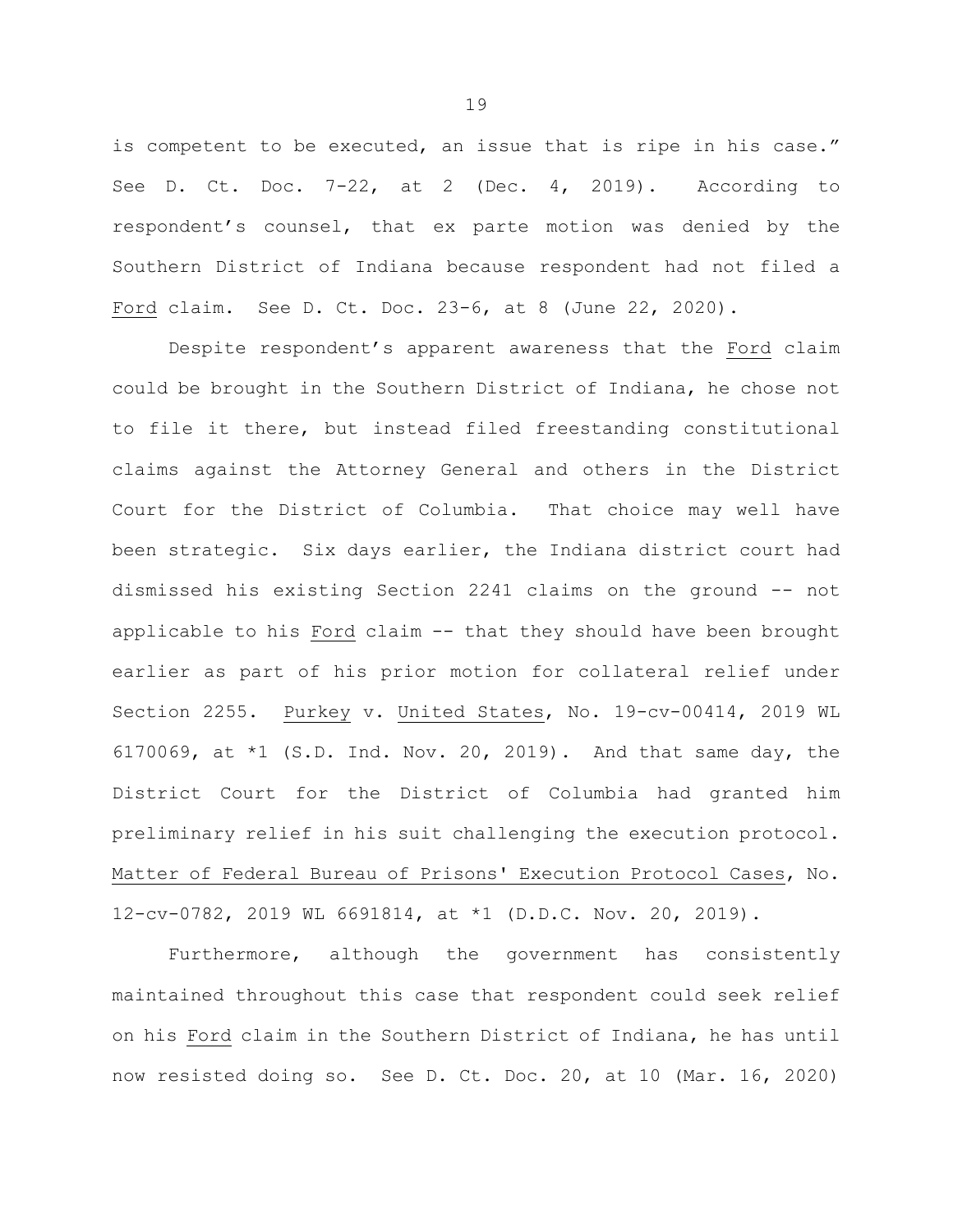("[Respondent] respectfully requests that this Court \* \* \* find that [it] has jurisdiction over [respondent]'s claims  $* * *$  and that venue in D.C. is proper."); D. Ct. Doc. 29, at 4 (July 2, 2020) ("[T]his Court has jurisdiction to hear this civil rights case."). Yesterday, however, he filed a motion before a district judge in that court -- not the judge who dismissed his previous Section 2241 claims, but a different one handling a different set of civil claims -- to stay his execution indefinitely in case his Ford claims are filed or transferred there. Mot. to Preserve Jurisdiction and to Stay Execution, No. 19-cv-00517 (S.D. Ind. July 14, 2020). That motion was denied on the ground that he had not actually filed a Ford claim there. Order Denying July 14, 2020 Motion to Stay Execution, No. 19-cv-517 (S.D. Ind. July 14, 2020).

Because respondent filed in the wrong court on the basis of a novel inferred constitutional cause of action that does not exist, he is not likely to succeed on his claim. Allowing the injunction to remain in place would fail to respect Congress's choice to confer jurisdiction over Ford claims only on the district court for the district in which a federal prisoner is confined, and would encourage (and, apparently, reward) forum shopping by federal prisoners. See Padilla, 542 U.S. at 447.

d. The district court's contrary analysis has no basis in this Court's decisions. The court took the view that a Ford claim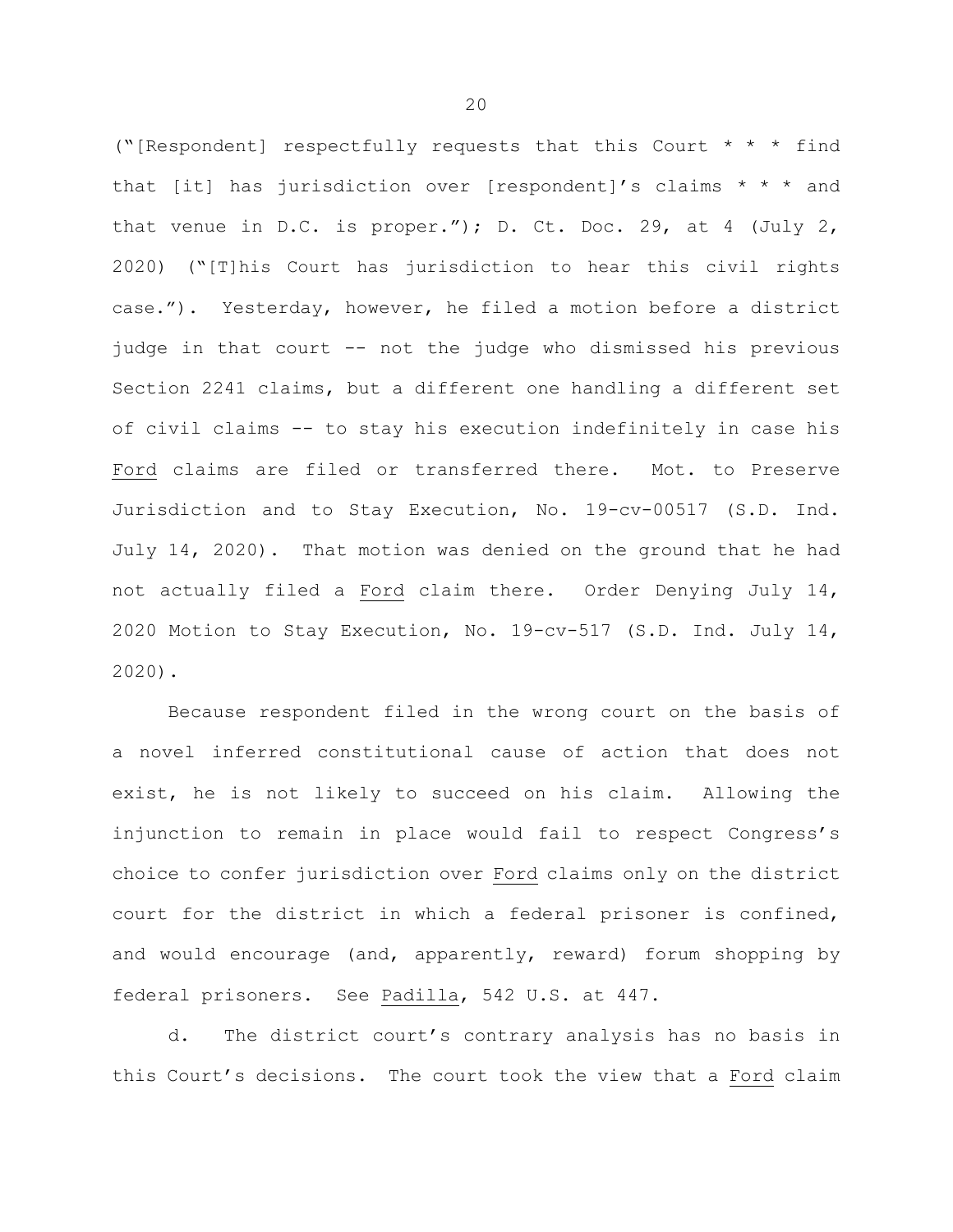speaks to "when execution would be appropriate" and thus "does not see to bar [a prisoner's] execution or challenge his sentence." App., infra, 8a. The court misunderstood the relevant temporal considerations; this Court determines the exclusivity of habeas based on the immediate effect that relief would have on the government. For example, in Hill v. McDonough, supra, the primary case on which the district court relied, this Court found that the challenge to the lethal-injection protocol in that case could proceed under Section 1983 rather than habeas because, "at this stage of the litigation, the injunction Hill seeks would not necessarily foreclose the State from implementing the lethal injection sentence under present law." Hill, 547 U.S. at 583 (emphases added).

Respondent's claim, in contrast, would bar the government from implementing the sentence under present law. It is therefore -- like other Ford claims that this Court has previously considered, see p. 16, supra -- a habeas claim. The possibility that respondent's asserted incompetence would only be temporary does not allow him to bring his claim instead as a freestanding action in a self-selected court anywhere in the Nation, seeking relief against the Attorney General. And respondent's due process claim, which is entirely derivative of his Ford claim, does not change that analysis. As discussed below, respondent has no entitlement to any specific process until he makes the threshold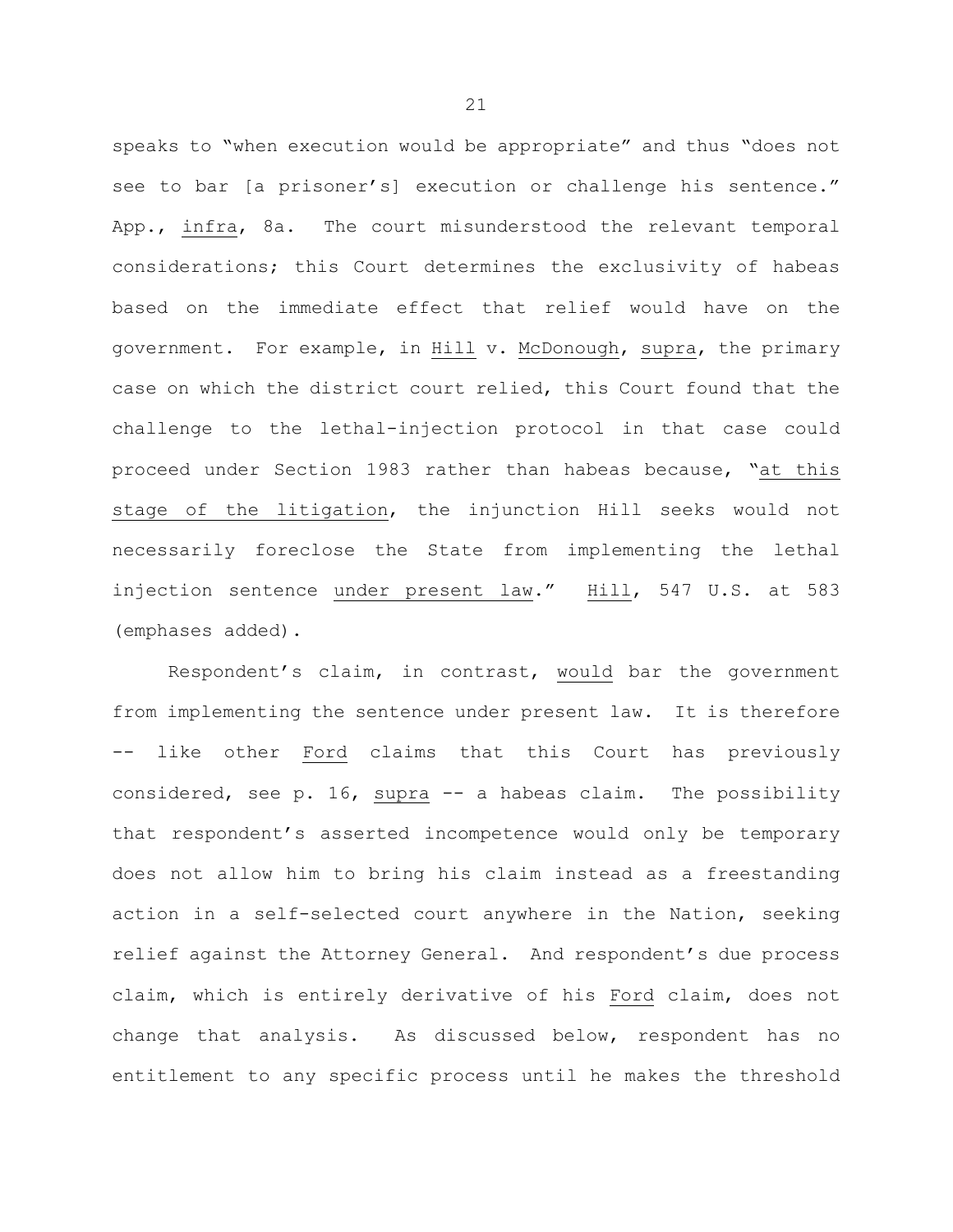showing of incompetency, see pp. 23-24, 29-31, infra, and any request for such process is proper only in the Indiana district court with authority to consider his Ford claim.

The district court also suggested that the government "waived" any objection to the court's adjudication of respondent's core habeas claims because the government did not file a motion to dismiss for lack of subject-matter jurisdiction under Rule 12(b)(1) and conceded that personal jurisdiction and venue as to the named defendants was appropriate. App., infra, 9a. That suggestion is misplaced. From its very first filing in the case below, the government consistently argued (among other things) that respondent's Ford claim "could be (and must be) brought through a habeas petition in the Southern District of Indiana \* \* \* and therefore cannot be brought in this Court." D. Ct. Doc. 10, at 2 (Dec. 11, 2019); see D. Ct. Doc. No. 15-1, at 1 (January 21, 2020) (arguing that respondent's "claims are core habeas claims that he must bring under 28 U.S.C. § 2241 in the Southern District of Indiana"); see id. at 5 ("[Respondent's] challenge lies within the core of habeas and can only be heard in the Southern District of Indiana."). Even assuming the district court "would still have jurisdiction" if respondent's claims constitute core habeas claims, App., infra, 9a, the court had no license to create an inferred cause of action under which respondent could pursue those claims, and was instead required to dismiss respondent's claims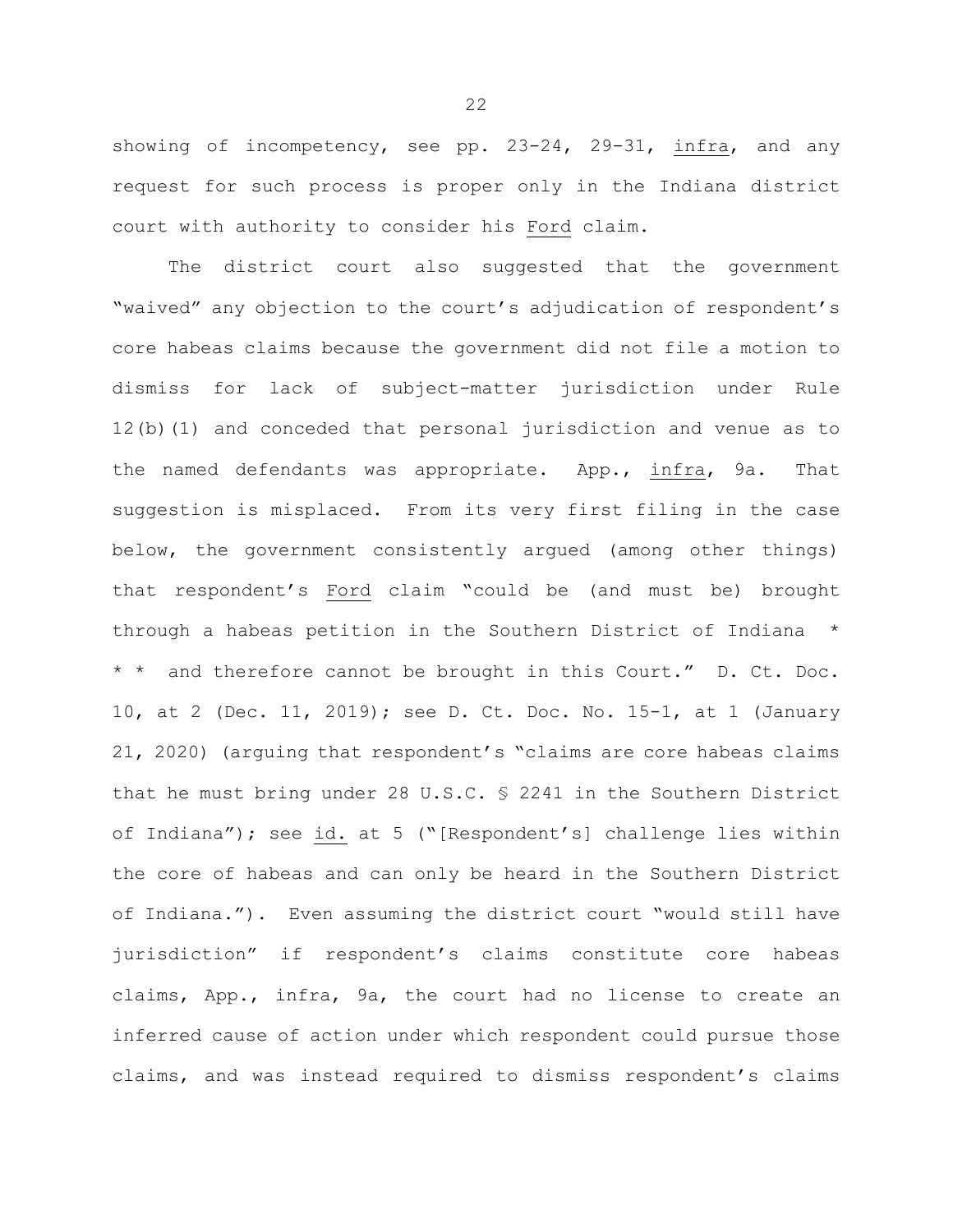under the principles this Court articulated in Armstrong. See 575 U.S. at 327-328.

### 2. Respondent's incompetency claims lack merit

Had respondent brought his claims in the correct judicial district and named the correct defendant, he still would not be likely to succeed on the merits of either his Eighth Amendment Ford claim or his derivative Fifth Amendment due process claim.

a. The district court's preliminary injunction is unlikely to survive appellate review because respondent has not made the threshold showing that he is entitled to a hearing on his competency. A prisoner is incompetent to be executed only if he is unable to "reach a rational understanding of the reason for his execution." Madison v. Alabama, 139 S. Ct. 718, 723 (2019) (brackets and quotation marks omitted). And a prisoner is not entitled to a hearing on whether he is competent to be executed unless he makes "a substantial threshold showing" of incompetency. Panetti, 551 U.S. at 949 ("Once a prisoner seeking a stay of execution has made a substantial threshold showing of insanity, the protection afforded by procedural due process includes a fair hearing in accord with fundamental fairness.") (internal quotation marks omitted); see Ford, 477 U.S. at 426 (Powell, J., concurring in part and concurring in the judgment) ("The [government] \* \* \* may properly presume that [a prisoner] remains sane at the time sentence is to be carried out, and may require a substantial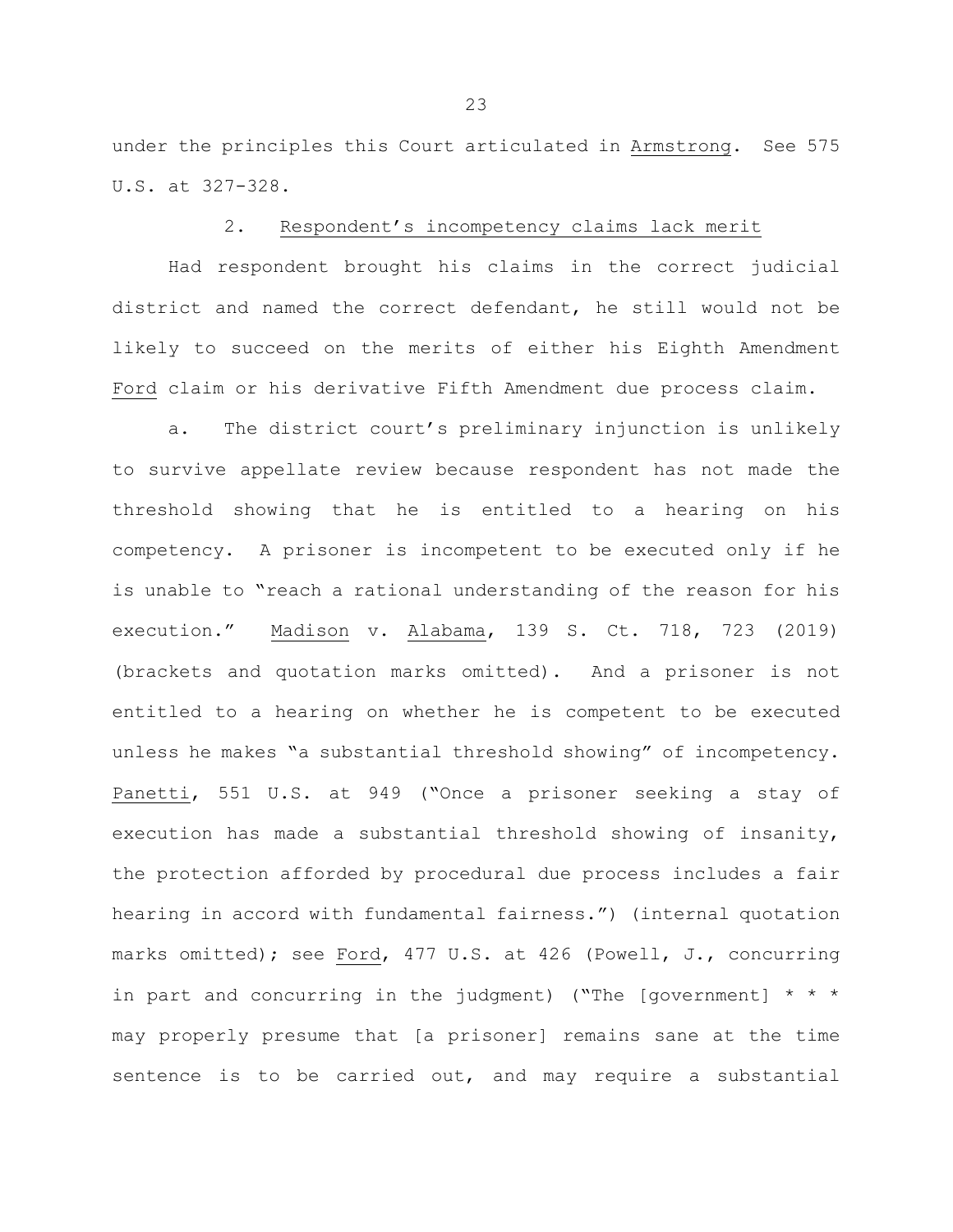threshold showing of insanity merely to trigger the hearing process.") (footnote omitted). Respondent never made the required showing here.

b. The only direct support respondent has offered for his incompetency claim is the report of Dr. Bhushan Agharkar, a psychiatrist who interviewed respondent in November 2019. D. Ct. Doc. 1-1, at 3. Although Dr. Agharkar opined that respondent is incompetent to be executed, his report is fundamentally flawed on its face because it conflates respondent's understanding of the reason for his execution (which could prevent him from being executed under Ford), with his understanding of the reason for scheduling his execution date (which has no bearing on his competency under Ford). See id. at 2-14.

Dr. Agharkar acknowledged that respondent is able to articulate the reason for his execution. "When I was finally able to shift the topic to [respondent's] execution, [respondent] first stated that he knew what an execution was and said that he accepted that he was going to be executed for the murder of Jennifer Long." D. Ct. Doc. 1-1, at 12. But, "[a]s the visit continued,  $* * *$ [respondent] began to talk about the 'real reason' he was going to be executed. He told me that he was actually being executed because he is filing lawsuits for other people's cases." Ibid. Dr. Agharkar wrote that "[w]hen I inquired further, [respondent] also told me that he was given a date for execution unfairly and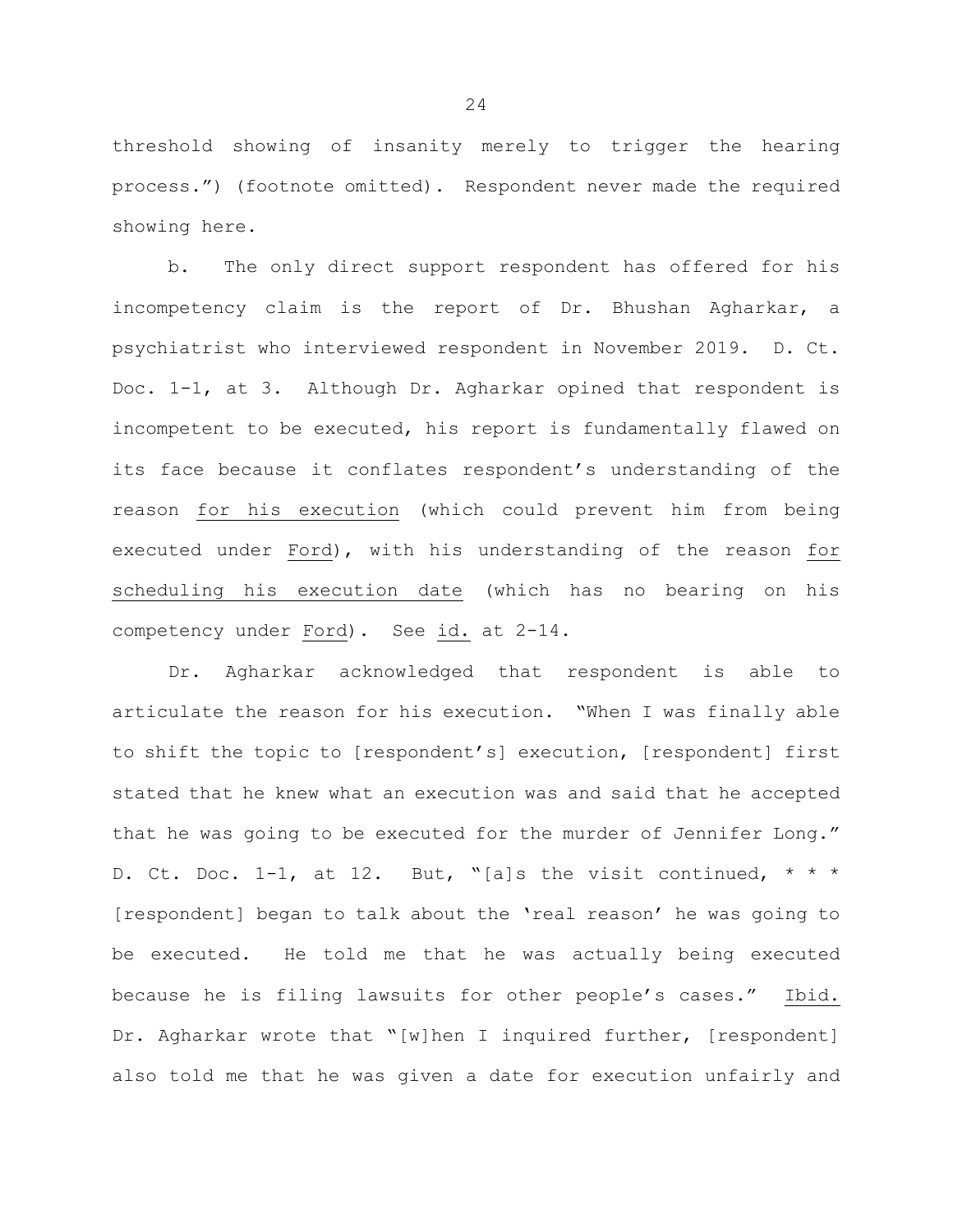for reverse discrimination. He told me that we didn't need to talk about this because I could just read his filings." Ibid. From that discussion, Dr. Agharkar opined that respondent "lacked a rational understanding of the basis for his execution." Id. at 13.

Respondent's discussion of "his filings," D. Ct. Doc. 1-1, at 12, was apparently a reference to a pro se civil rights action that he brought in the Southern District of Indiana in October 2019, see Purkey v. Barr, No. 19-cv-517 (S.D. Ind. Oct. 28, 2019), and that is still pending in that court. He attached that pro se complaint to his complaint in this case. See D. Ct. Doc. 1-18, at 12-24 (Nov. 26, 2019). Respondent's pro se complaint alleges that government defendants have violated his constitutional rights by arbitrarily and discriminatorily scheduling his execution before other death row prisoners who exhausted their appellate rights before he did. Id. at 19-20. He claims that the reason for his selection was his "jailhouse lawyering activities" and the fact that he is white. Id. at 20-22.

The evidence that respondent has submitted thus appears to support that respondent believes that his execution date was scheduled for unfair and discriminatory reasons. But such a belief is irrelevant to his Ford claim. The Eighth Amendment does not prohibit executing a prisoner who lacks a rational understanding of the reason for scheduling his execution date, or for not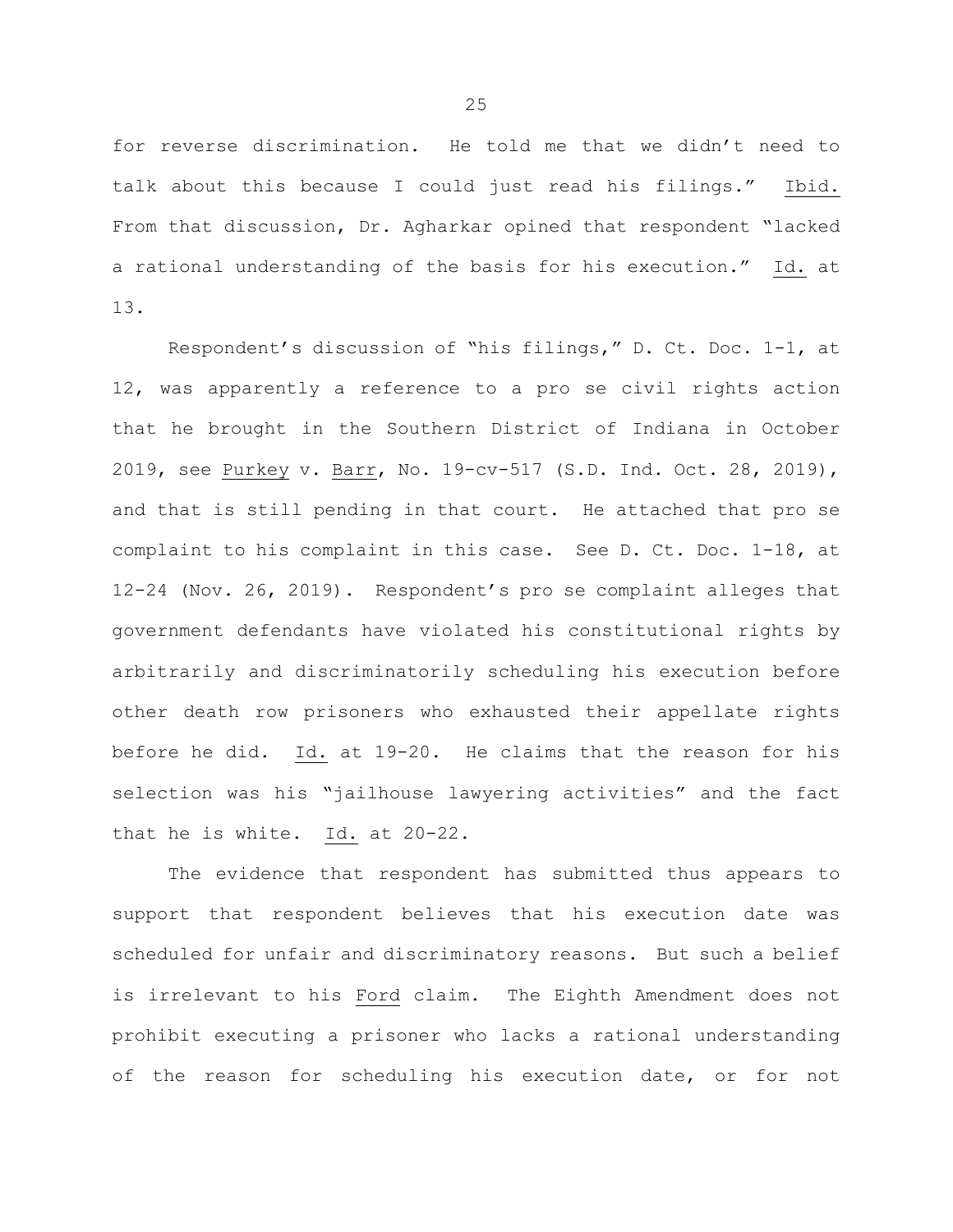executing other inmates first. As this Court recently made clear, "the sole inquiry for the court remains whether the prisoner can rationally understand the reasons for his death sentence." Madison, 139 S. Ct. at 728 (emphasis added). Neither rationale for the bar on the execution of incompetent prisoners -- the lack of "retributive value when a prisoner cannot appreciate the meaning of a community's judgment" and the impropriety of "execut[ing] a person so wracked by mental illness that he cannot comprehend the meaning and purpose of the punishment," id. at 727 (internal quotation marks omitted) -- has any bearing on a prisoner who objects to the scheduling of the execution, but understands the reasons why he has been sentenced to death.

Respondent is still able to appreciate -- and, indeed, accepts -- that he will be executed for kidnapping, raping, and murdering Jennifer Long. And he is still able to comprehend the meaning and purpose of his punishment. Dr. Agharkar's report thus does not help respondent make the necessary substantial showing of incompetency. If a belief that the particular scheduling of an execution is unfair were itself enough to bar the execution on Eighth Amendment grounds, many prisoners might be able to block their executions indefinitely. This Court has never endorsed such an approach.

 c. None of respondent's other allegations indicate that he is unable to rationally understand the reason for his execution.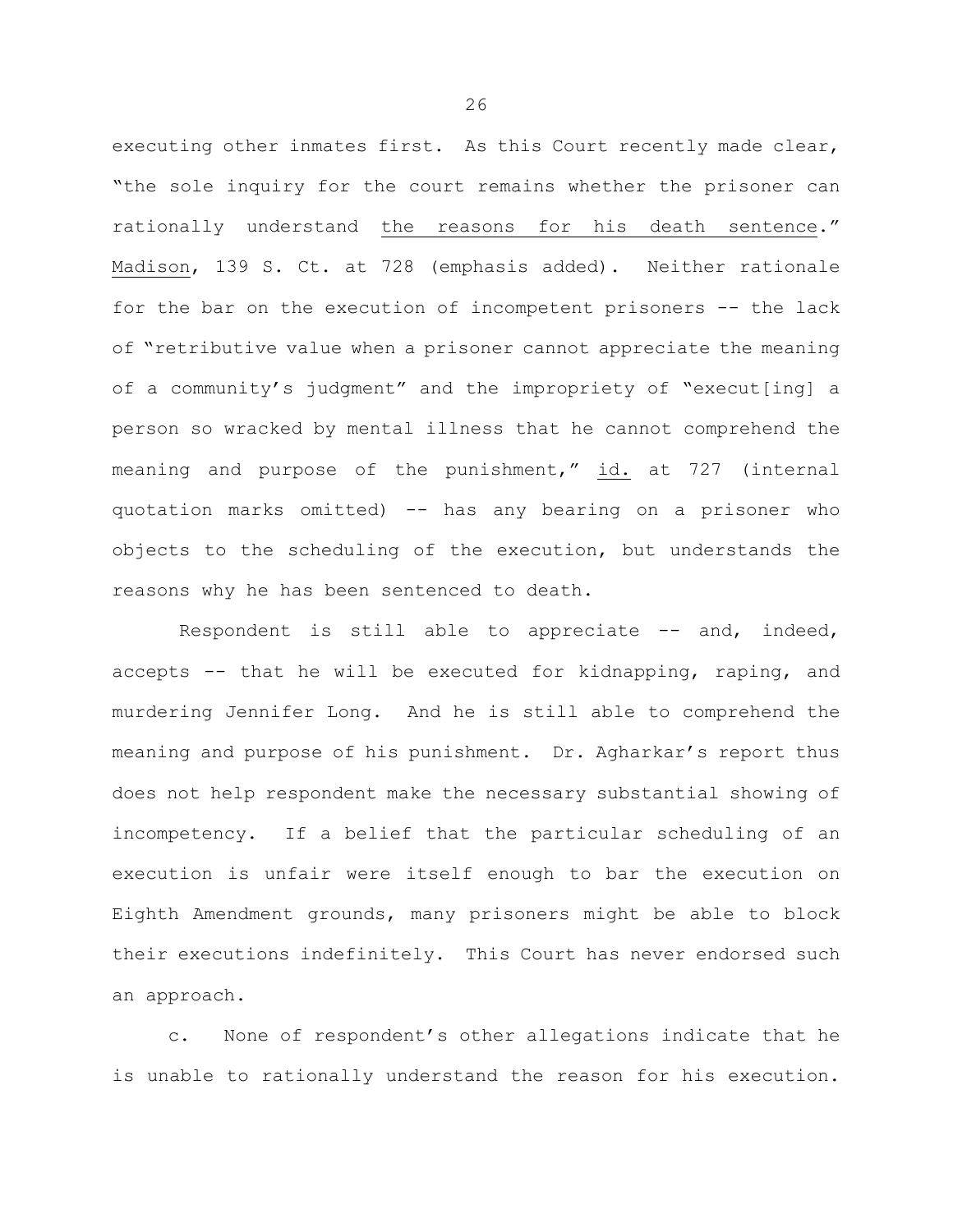Respondent alleges that he has "a history of mental illness, trauma, and paranoid delusional thinking." D. Ct. Doc. 1, at 16. Taking these allegations as true, they do not in themselves establish the specific claim of incompetency required under Ford -- namely, that respondent is incapable of rationally understanding the reason for his execution. See Madison, 139 S. Ct. at 728. Respondent relatedly alleges that his "delusions and paranoia" about retaliation from BOP personnel "are predominately featured in the countless grievances he has regularly filed for over a decade." D. Ct. Doc. 1, at 27. Again, however, this does not demonstrate incompetency under Ford. Even if the allegations of retaliation were made in good faith, rather than strategically, they do not show that he fails to comprehend the basis for his punishment.

Respondent also claims that he has dementia and was diagnosed with Alzheimer's disease. D. Ct. Doc. 1, at 40-45. But, if true, the allegation that respondent has dementia does not establish incompetency, because although dementia "can cause such disorientation and cognitive decline as to prevent a person from sustaining a rational understanding of why the [government] wants to execute him \* \* \* dementia also has milder forms, which allow a person to preserve that understanding." Madison, 139 S. Ct. at 729. Similarly, a diagnosis of Alzheimer's would not establish incompetency. Dr. Jonathan DeRight, the neuropsychologist who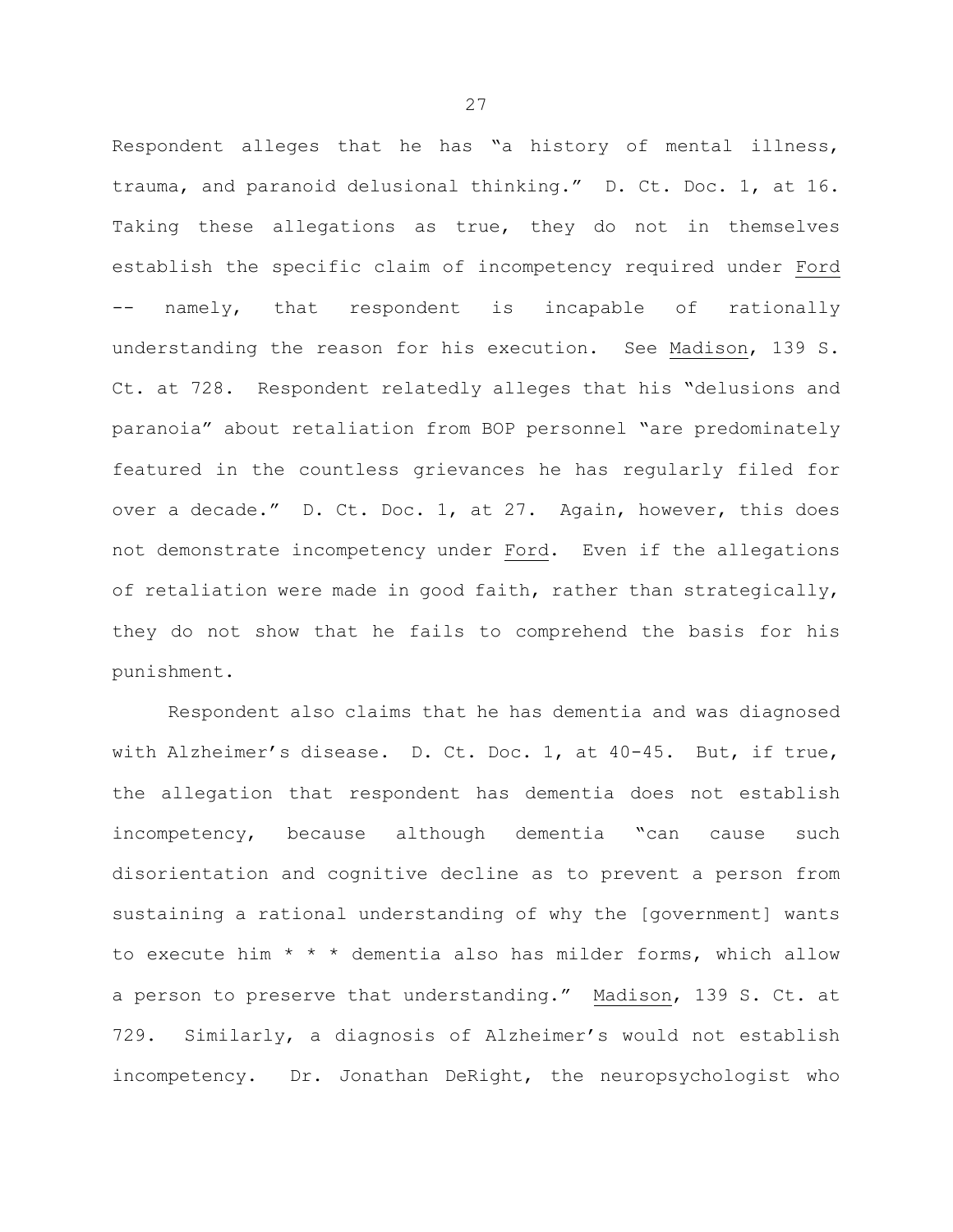diagnosed respondent with Alzheimer's disease, does not opine that respondent's condition has advanced to such a stage that he is unable to rationally understand the reason for his execution. D. Ct. Doc. 1-1, at 23-31.

Respondent has also alleged that his "long-term inability to effectively communicate with counsel is evidence of his present incompetence." D. Ct. Doc. 1, at 46 (emphasis omitted). But as numerous decisions from the courts of appeals have correctly recognized, a prisoner's competency to be executed does not depend on his ability to assist his counsel. See Walton v. Johnson, 440 F.3d 160, 172 (4th Cir.) (en banc), cert. denied, 547 U.S. 1189 (2006) ("[W]e conclude that there is no Constitutional requirement under Ford that [a prisoner] be able to assist counsel to be deemed competent to be executed.") (footnote omitted); Coe v. Bell, 209 F.3d 815, 826 (6th Cir. 2000) ("We agree that a prisoner's ability to assist in his defense is not a necessary element to a determination of competency to be executed."); see also Madison, 139 S. Ct. at 731 ("The sole question on which \* \* \* competency depends is whether [the prisoner] can reach a rational understanding of why the [government] wants to execute him.") (internal quotation marks omitted). Respondent's alleged inability to cooperate with counsel does not bear upon his ability to understand the reason for his execution.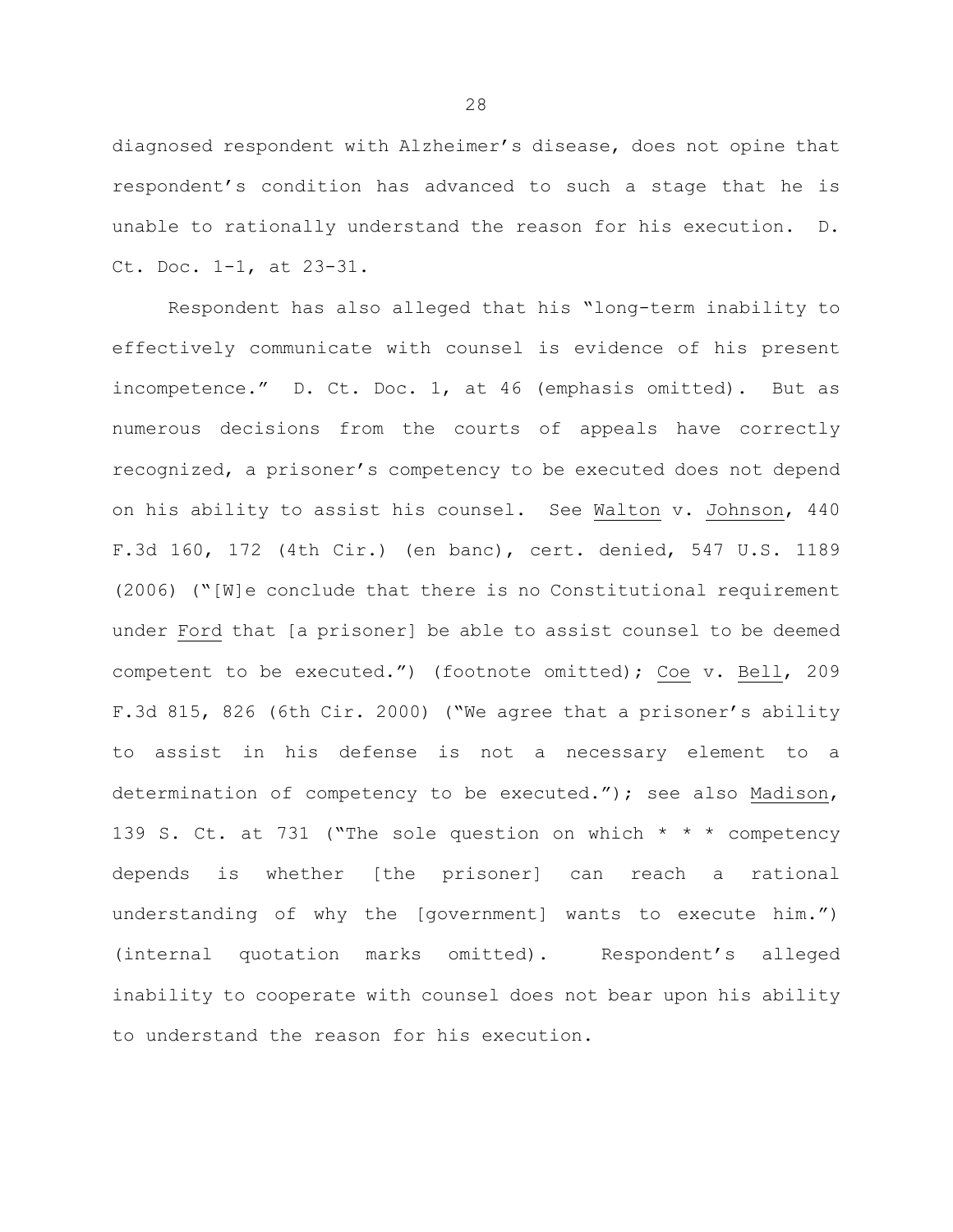d. Respondent's own statements contained in documents attached to his complaint directly contradict his claim of incompetency. As discussed above, respondent told Dr. Agharkar "that he knew what an execution was and said that he accepted that he was going to be executed for the murder of Jennifer Long." D. Ct. Doc. 1-1, at 12. Similarly, on May 13, 2019, respondent filed a handwritten pro se "Petition to Expedite Execution of Petitioner's Death Sentence Pursuant to 28 U.S.C. § 2241" in the Southern District of Indiana, in which he recognized that "[o]n January 23, 2004 U.S. District Judge Gaitan sentenced [respondent] to death after a jury found him guilty of kidnapping resulting in death and recommended a sentence of death." Id. at 47-48 (capitalization omitted).

Other filings that respondent has made also undercut his claims of incompetence, albeit more indirectly. Respondent's pro se complaint in the Southern District of Indiana, for example, is legally deficient, but coherent. The same is true of the motion for a preliminary injunction barring his execution that he filed pro se in that case. See Motion for a Prelim. Inj., No. 19-cv-517 (S.D. Ind. July 2, 2020).

e. As a fallback position to his primary Eighth Amendment claim under Ford, respondent asserts a Fifth Amendment claim challenging the adequacy of the process for assessing his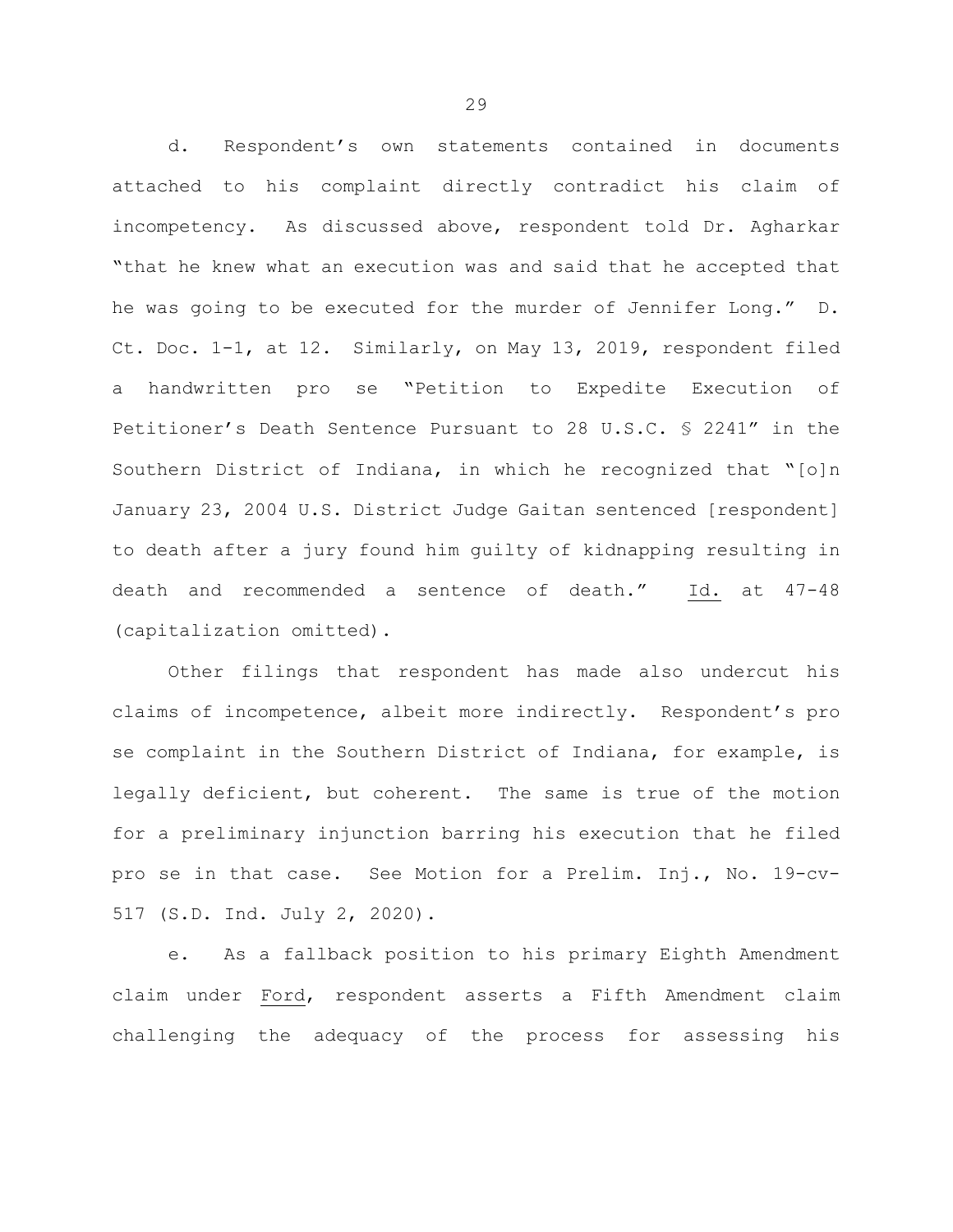competency. But his failure to make a substantial threshold showing of incompetency precludes that claim as well.

Ford and Panetti v. Quarterman, supra, make clear that no process -- including information-sharing or discovery -- is required until the prisoner has made the substantial threshold showing. See Panetti, 551 U.S. at 950 ("Petitioner was entitled to these protections once he had made a substantial threshold showing of insanity.") (emphasis added; internal quotation marks omitted). Respondent himself has acknowledged as much. See D. Ct. Doc. 1, at 55 (complaint) ("Because [respondent] has  $* * *$ made a substantial showing of his incompetence to be executed, he is entitled to a hearing under Due Process and the Eighth Amendment.") (emphasis added); D. Ct. Doc. 23-1, at 25 (June 22, 2020) (motion for a preliminary injunction) ("In a Ford inquiry, a prisoner who makes a sufficient threshold showing of incompetency is entitled to the protection afforded by procedural due process.") (emphasis added; internal quotation marks omitted). Any due process claim thus rises and falls with respondent's Ford claim. And because respondent has not made a substantial showing of incompetency, see pp. 24-29, supra, he has no further due process rights.

Contrary to respondent's argument that there is no "federal process at all to allow for the adequate review of [his] Ford competency claim," D. Ct. Doc. 23-1, at 25, the appropriate and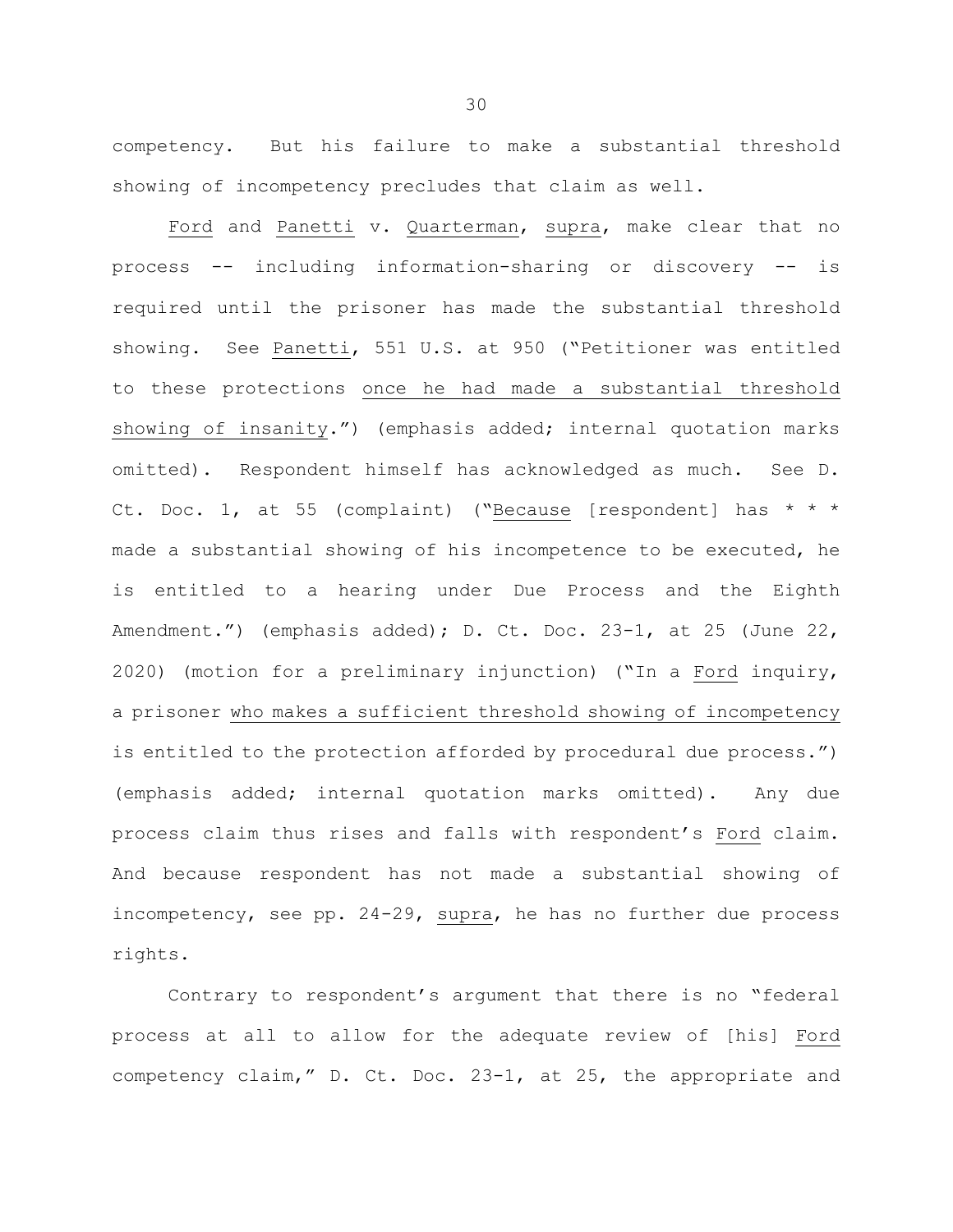available process for adjudicating this claim is a habeas petition under 28 U.S.C. 2241. If respondent had filed a Ford claim as a Section 2241 petition, and if respondent had made the threshold substantial showing of incompetency, the district court could order good-cause discovery, conduct an evidentiary hearing, and provide respondent with an opportunity to present evidence and argument. See Rules Governing Section 2254 Cases in the United States District Courts R. 1(b), 2, 6, 8. Any alleged deficiencies in the process that he has received are due to his own litigation strategy and deficient production of proof. They are not due process violations.

f. The district court erred in summarily concluding that respondent has made the required substantial showing of incompetency. The district court's conclusory analysis -- which consists of a single paragraph -- solely (1) cites allegations in respondent's complaint; (2) states that "Plaintiff's counsel submitted a series of reports and declarations regarding Plaintiff's conditions, which the court credits"; and (3) cites Dr. Agharkar's report. App., infra, 10a. But this does not consist of a substantial showing of incompetency; as just discussed in detail, neither Dr. Agharkar's statement nor other documents submitted by respondent meet that threshold. There is thus no basis for the district court's finding that respondent is likely to succeed on the merits of either of his claims.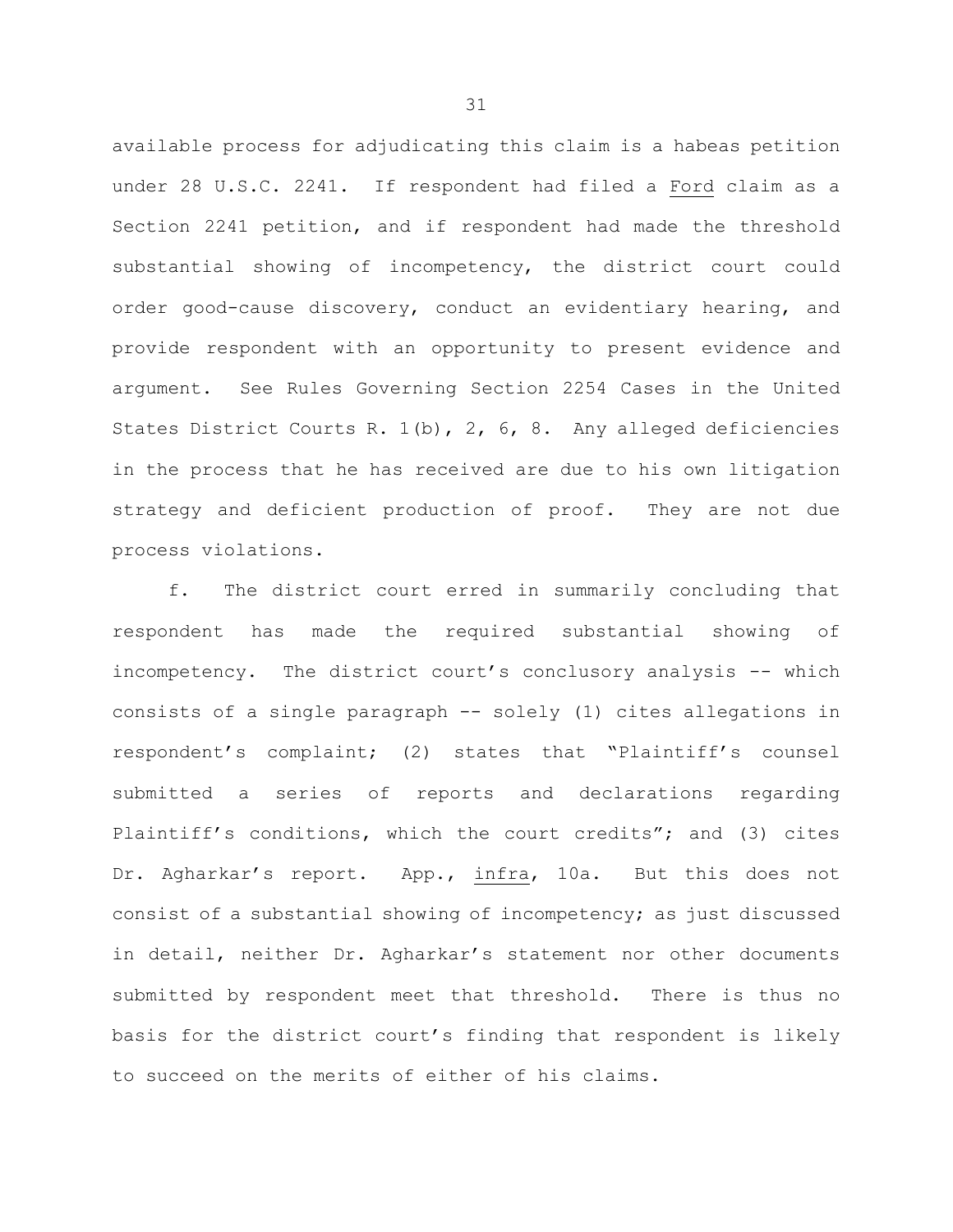B. The Equities Do Not Support Entry Of The Injunction

Additional considerations likewise weigh against injunctive relief. Glossip, 135 S. Ct. at 2736; cf. Winter, 555 U.S. at 26. This Court has held, squarely and repeatedly, that "like other stay applicants, inmates seeking [a stay of execution] must satisfy all of the requirements for a stay." Hill, 547 U.S. at 584 (emphasis added). Here, the preliminary injunction harms the public interest and is inequitable.

This Court has repeatedly emphasized that the public has "powerful and legitimate interest in punishing the guilty," Calderon v. Thompson, 523 U.S. 538, 556 (1998) (citation omitted), and that "[b]oth the [government] and the victims of crime have an important interest in the timely enforcement of a [death] sentence," Bucklew, 139 S. Ct. at 1133 (quotation marks omitted); see Nelson, 541 U.S. at 650 (describing "the [government]'s significant interest in enforcing its criminal judgments"); Gomez v. United States Dist. Court, 503 U.S. 653, 654 (1992) (per curiam) (noting that "[e]quity must take into consideration the [government]'s strong interest in proceeding with its judgment"). But the public's "interests have been frustrated in this case," Bucklew, 139 S. Ct. at 1133, by the district court's last-minute entry of a preliminary injunction.

The public also has a strong interest in "preventing forum shopping by habeas petitioners." Padilla, 542 U.S. at 447. The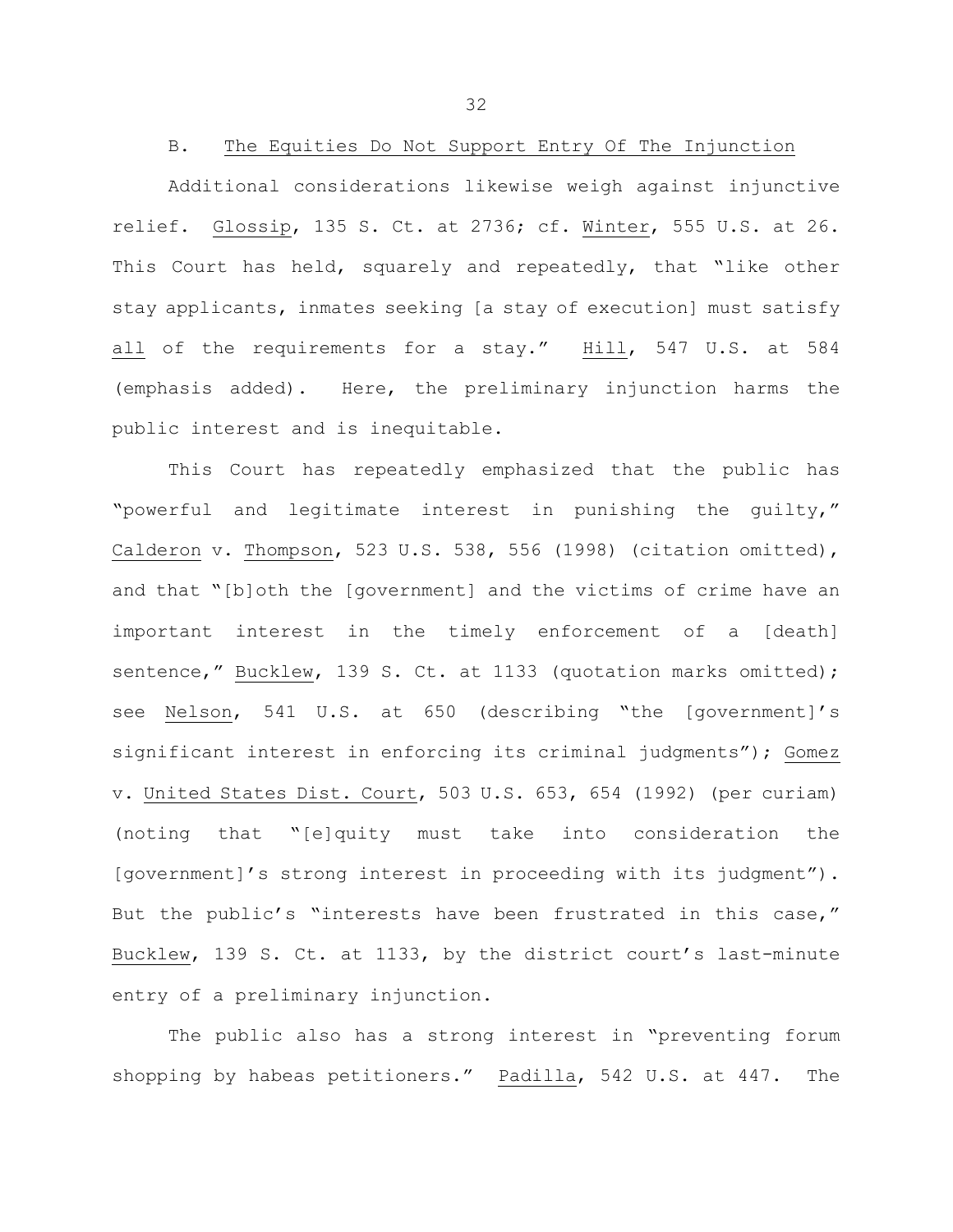circumstances here are highly suggestive of such forum shopping. Although respondent appeared to consider filing his Ford claims in the Southern District of Indiana, after an unfavorable ruling there and a favorable one in the District of Columbia, he chose to bring his claim in the D.C. district court. He has also resisted transferring or refiling his claim in the forum where the government agrees it can be brought -- until yesterday, when he asked a district judge in the Southern District of Indiana (not the one who previously ruled against him) for an indefinite stay of execution in case his Ford claims are transferred there.

"[T]he balance of equities" likewise weigh "strongly in favor of the" government and therefore against the injunction. Winter, 555 U.S. at 26. Respondent violently kidnapped, raped, and murdered a child and then dismembered her body with a chainsaw. However, he "continue[s] to litigate with a vengeance  $* * *$  with the obvious and intended effect of delaying [his execution] indefinitely." Execution Protocol Cases, 955 F.3d at 128 (Katsas, J., concurring in part and concurring in the judgment). While the district court stated that, in its view, "[t]he speed with which the government seeks to carry out these executions, and the Supreme Court's prioritization of that pace over additional legal process makes it considerably more likely that injunctions may issue at the last minute," App., infra, 2a, this Court has directly rejected that view. This Court has repeatedly made clear, including in its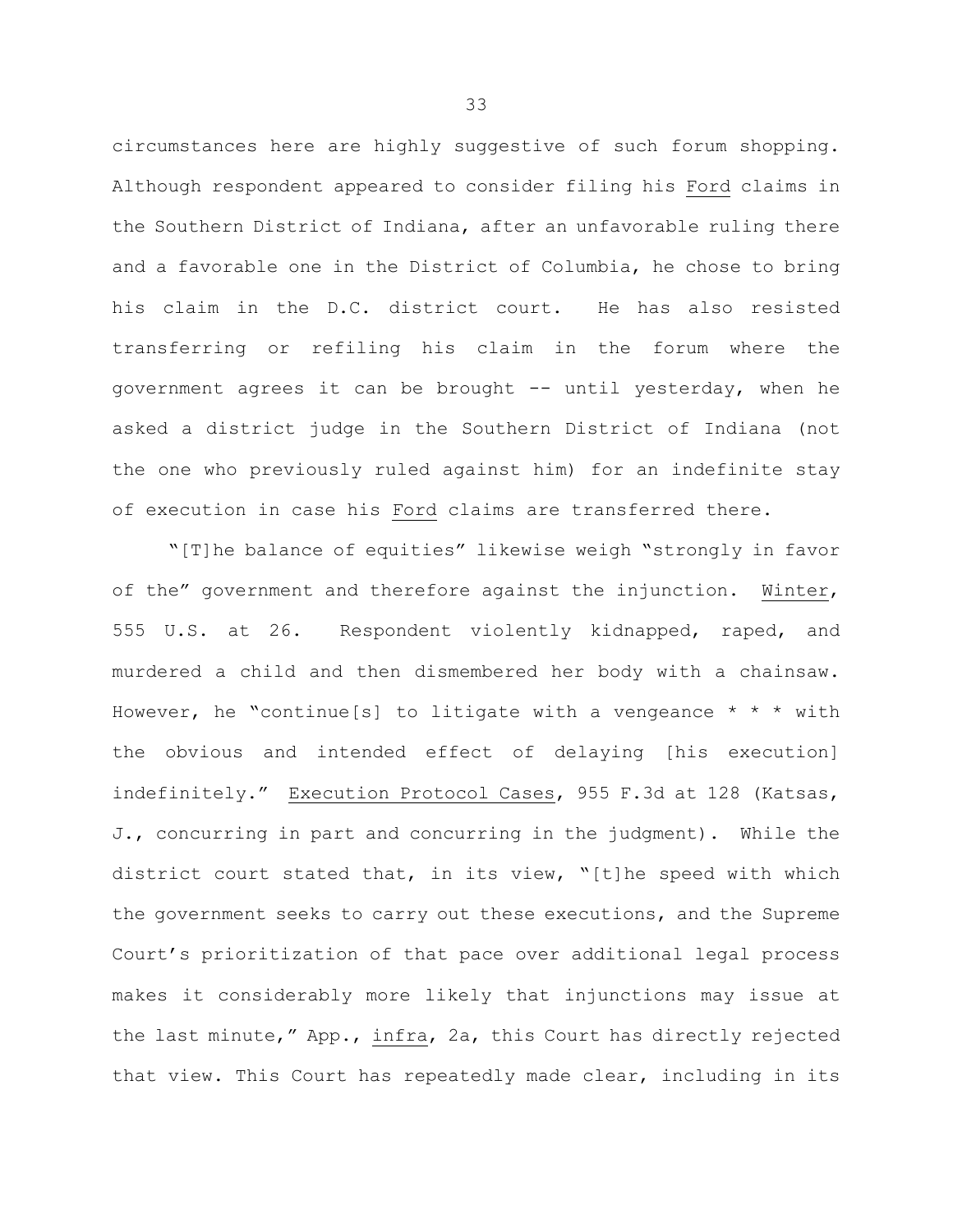vacatur of the last preliminary injunction entered by the same district court, that "[l]ast-minute stays  $* * *$  should be the extreme exception, not the norm." Lee, slip op. at 3 (quoting Bucklew, 139 S. Ct. at 1134). This is not one of the rare cases in which it is justified.

### II. THE INJUNCTION SHOULD BE STAYED OR VACATED

The "balance" of the "'stay equities'" strongly favors a stay or vacatur of the injunction for many of the same reasons that it should have barred entry of the injunction in the first place. Mt. Soledad, 548 U.S. at 1302 (Kennedy, J., in chambers) (citation omitted).

Respondent is not entitled to further exploration of a claim that he has insisted upon filing in the wrong court and that lacks merit in any event. And courts handling capital cases have a responsibility to ensure that "challenges to lawfully issued sentences are resolved fairly and expeditiously." Bucklew, 139 S. Ct. at 1134. Here, however, the district court did not issue its preliminary injunction -- its third postponement of respondent's execution -- until the day the execution was scheduled to occur. That timing threatens "severe prejudice" to the government, which is fully prepared to implement today the sentences imposed many years ago in respondent's case. In re Blodgett, 502 U.S. 236, 239 (1992) (per curiam).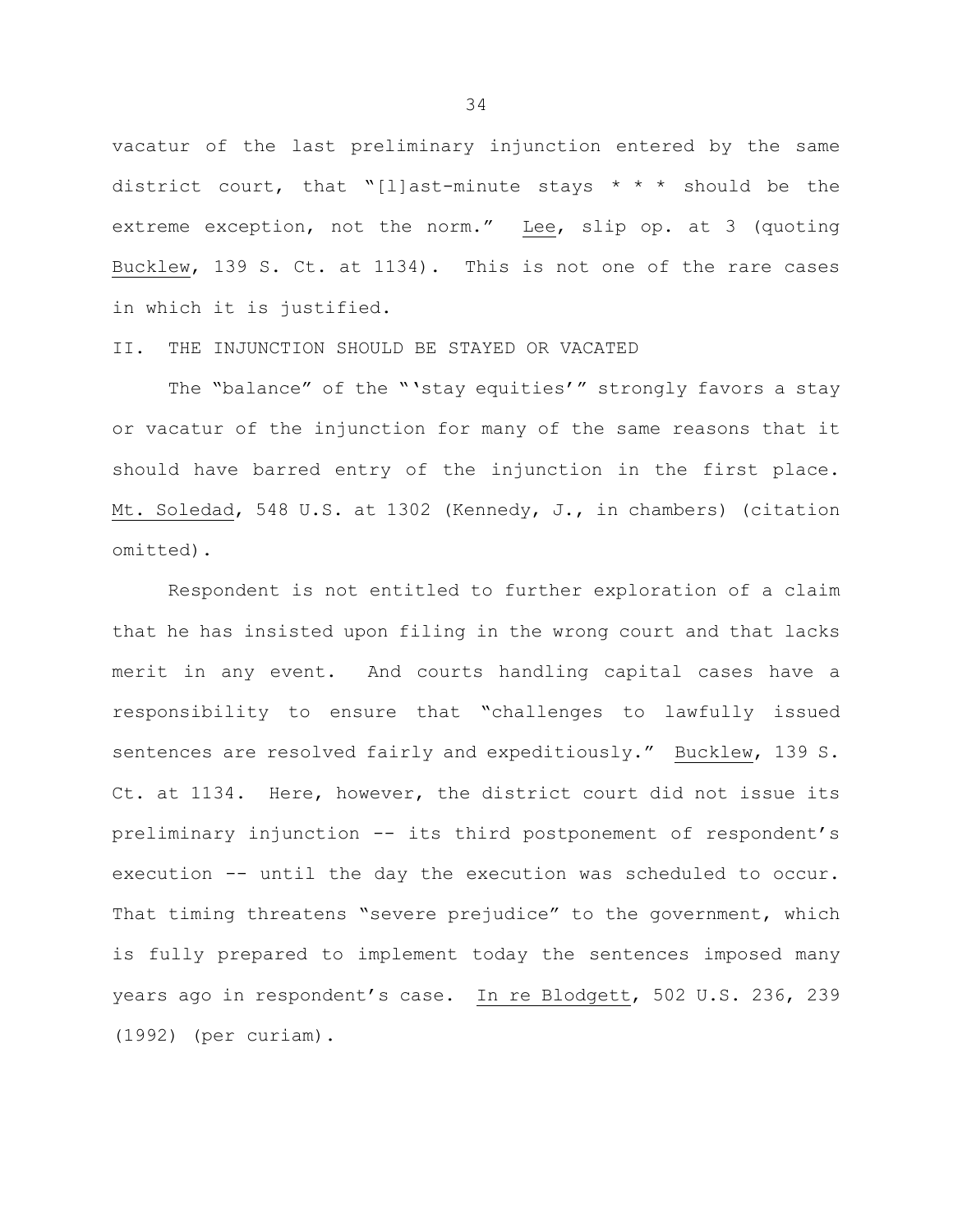"To unsettle these expectations" in the final hours before the execution -- particularly after a lengthy delay arising from another meritless injunction -- would be "to inflict a profound injury to the 'powerful and legitimate interest in punishing the guilty,' an interest shared by the [government] and the victims of crime alike." Calderon, 523 U.S. at 556 (citation omitted). More practically, the last-minute injunction is intensely disruptive to BOP's preparations for the execution, which have now entered their final stages, including picking up grieving family members of the victims and other witnesses at the airport and preparing to transport them to the execution facility, conducting final rehearsals with contractors and execution-team personnel, and increasing security and other precautions in and around the execution facility. See 19-mc-145 D. Ct. Doc. 139-1 ¶¶ 4-12 (July 12, 2020). There is no valid basis for disrupting this extensive process, which is ultimately designed to ensure a humane and dignified execution, based on a meritless injunction that could have been issued much sooner and has no reasonable prospect of withstanding appellate review.

In addition, it is important to recognize that respondent's execution -- unlike some state executions -- cannot be rescheduled with relative ease, for example on a date next week. As the Bureau of Prisons (BOP) has explained in a declaration, the contractors assisting in the executions this week would likely need "at least